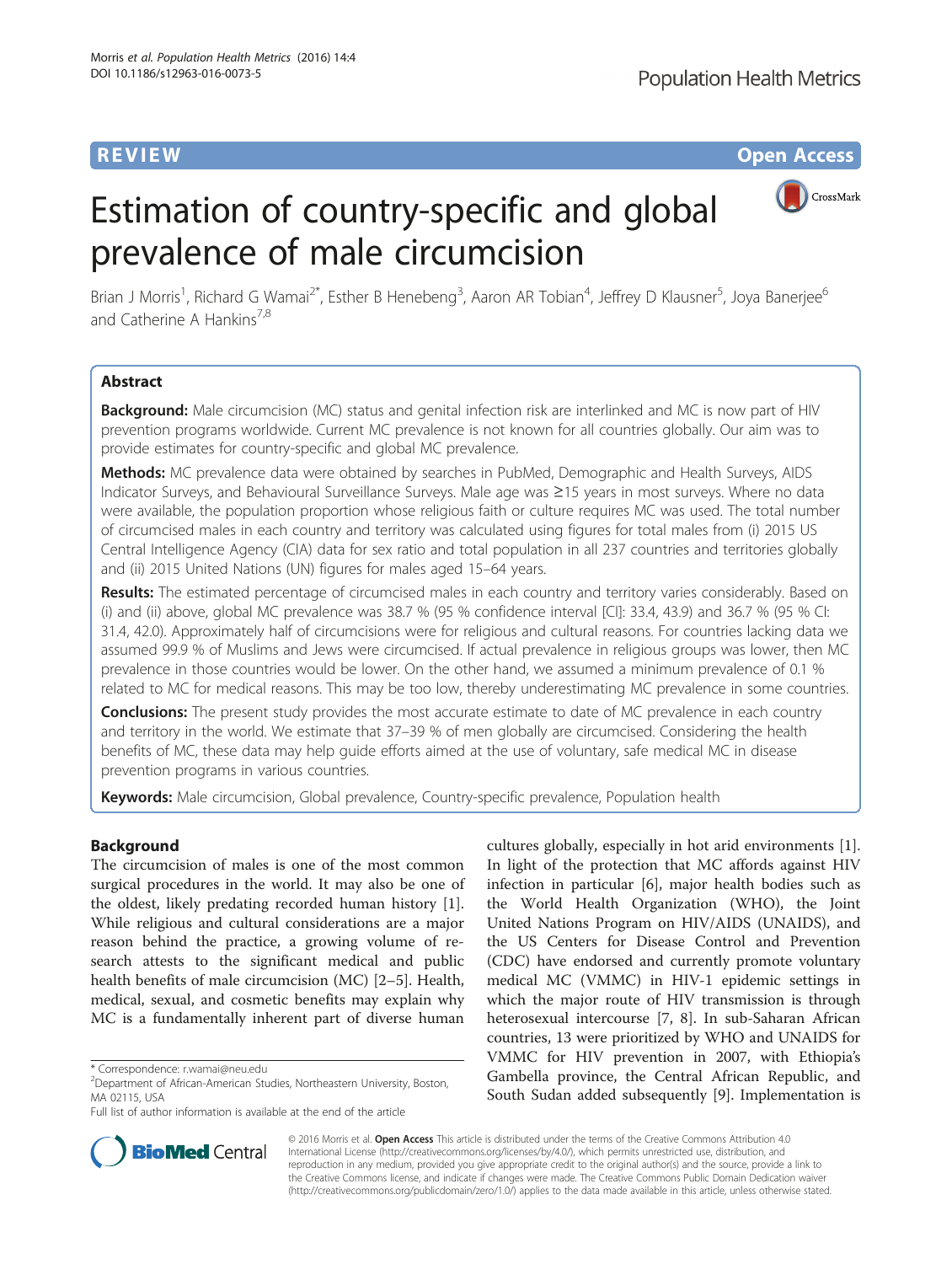well underway in the original 13 countries, with over 10 million VMMC performed since 2009 [\[10\]](#page-8-0).

In 2012, the American Academy of Pediatrics produced an affirmative infant MC policy statement that highlighted the ability of MC to protect against multiple conditions over a lifetime. The report stated that early in pregnancy, parents should be routinely informed of the benefits and the low risk of MC, and that third party payment for MC is warranted [\[11\]](#page-8-0). The CDC has determined that the overall adverse event rate for early infant MC in the US is less than 0.5 %, with the rate 10–20 times higher in older boys and men than in neonates, [[12\]](#page-8-0) reflecting the advantages of early infant MC over adult MC [\[13](#page-8-0)]. Benefits exceed risks many fold, with half of uncircumcised males developing at some point at least one of the conditions against which MC offers either partial or complete lifelong protection [\[4](#page-8-0)]. The US has, arguably, the highest quality medical technology and expertise available in the world to those who can afford it. The most common procedure for children in US hospitals is prophylactic vaccination (1,329,600) followed by MC (1,147,700) [\[14](#page-8-0)], making MC the most common procedure in boys.

A 2007 WHO Report estimated that approximately 30 % of the world's males aged 15 years or older were circumcised [\[15\]](#page-8-0). In 2011, an estimate by an independent researcher found global MC prevalence to be 37–40 % [[16](#page-8-0)]. After examination of these previous estimates, we considered them to be out of date, since no data were provided for many countries, neither estimate was published in a peer-reviewed journal, and numerous new surveys have appeared since then. We therefore considered it

timely to conduct a much more thorough evaluation aimed at determining the latest MC prevalence figures for every country in the world, especially in view of recent policy trends supporting the scale-up of VMMC implementation.

The aim of the present study was to determine, as realistically as possible, (i) current country-by-country and (ii) global prevalence of MC.

#### Methods

#### Literature searches

The method we used to determine MC prevalence in each country is shown in Fig. 1. Prevalence of recorded MC was extracted from published articles retrieved through a PubMed search on 2 June 2014 (updated 1 Oct 2015) using the search terms "male circumcision" combined with either "rate" (480 hits), "prevalence" (1497 hits) or "incidence" (1548 hits). Articles published prior to 2000 were excluded since MC practices can change over time. Preference was given to the most recent nationally-representative surveys, where available, to arrive at the most valid MC prevalence estimate in a country. Available subnational data, such as in Brazil, are shown as well to illustrate variation in MC prevalence between different parts of a country. Altogether, 143 publications contained relevant MC data for inclusion, of which 78 were dated from 2010 onwards.

Since MC takes place at different ages according to varying cultural practices, the sources we included contained data for mature males rather than boys, with the exception of Canada where only data for infants are available. Survey data for mature males therefore

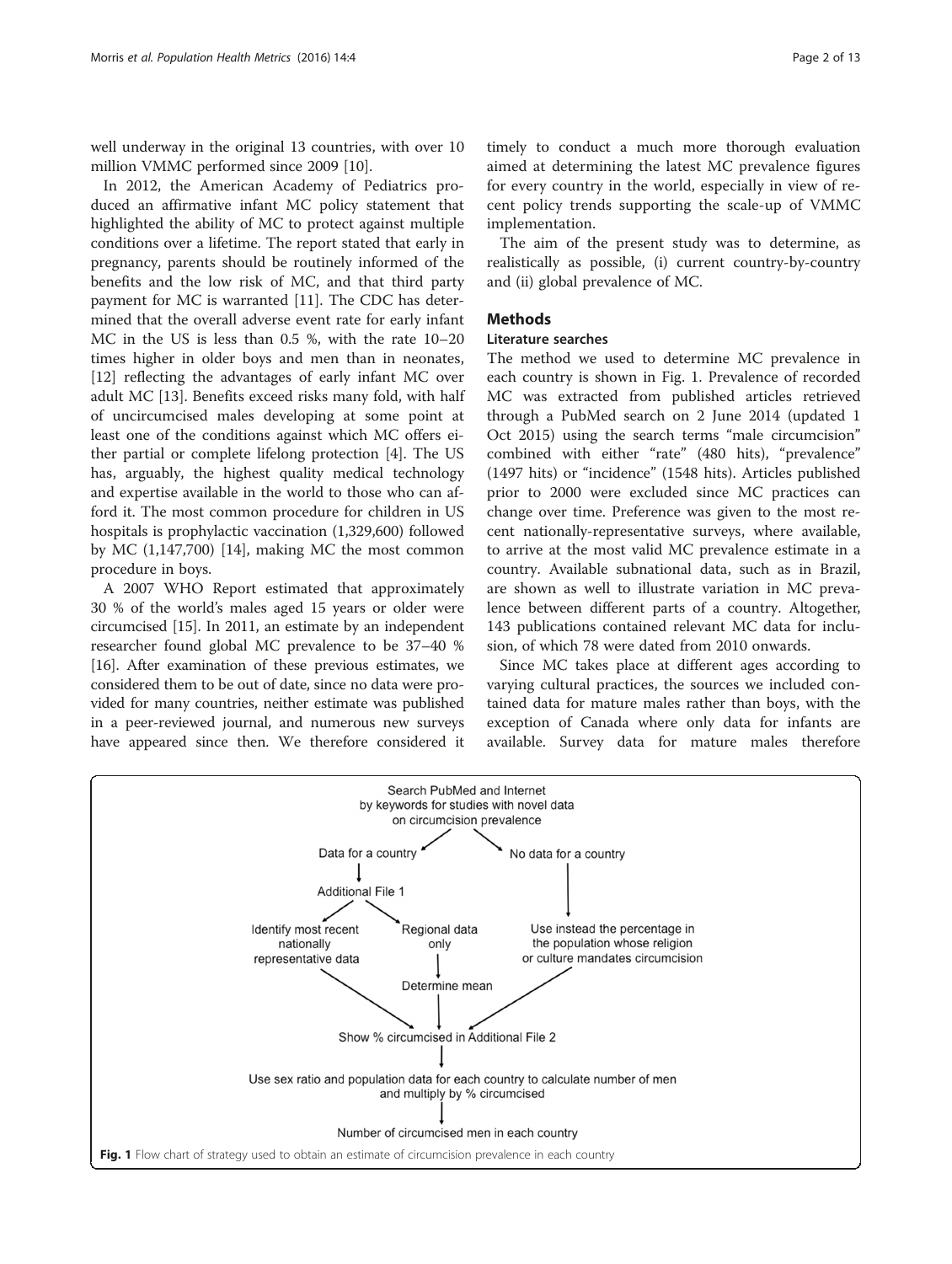included MCs performed for cultural reasons in childhood and adolescence. We obtained data on MC prevalence both in countries in which it is practiced for religious, cultural, and/or health reasons and in countries where personal preference of the male or his parents predominates. Most of the latter are developed Anglophone countries, such as the US, Canada, Australia, and New Zealand.

We performed Internet searches for documents produced by authoritative bodies, including Demographic and Health Surveys (DHS), AIDS Indicator Surveys (AIS), and Behavioural Surveillance Surveys (BSS) in specific countries. Data on MC prevalence were compiled in Table [1](#page-3-0) along with pertinent information such as whether the survey was nation-wide or involved a particular locality, the denominator or "n" value on which the estimate was based, and the age range of the males surveyed. Where possible, preference was given to nation-wide data rather than local estimates. When more than one study provided what appeared to be a representative MC prevalence for a particular country, preference was given to larger, most recent surveys. If there was more than one suitable data source, a weighted average was used to estimate percentage of circumcised men in the country.

#### Countries lacking data

For many countries, no data were available for MC prevalence. We therefore prepared estimates of MC performed for religious or cultural reasons or medical treatment. MC is virtually universal in Jewish and Muslim populations [[1, 15](#page-8-0), [17](#page-8-0)]. Data for Muslim population sizes in various countries usually are known more precisely than MC prevalence in those countries [\[18](#page-8-0), [19](#page-9-0)]. Data for the percentage of Jews by country were obtained from the Jewish Virtual Library [[20](#page-9-0)]. Data for the percentage of Muslims by country were obtained from Pew Research Center reports [[18,](#page-8-0) [19\]](#page-9-0). For each country that lacked survey data for the percentage of circumcised males, the prevalence of MC was estimated from the sum of the numbers of Jewish and Muslim males. We assumed that 99.9 % of these, but none of non-Jewish and non-Muslim males, were circumcised. This compares with an assumption of 100 % used in the 2007 WHO estimates [[15\]](#page-8-0).

Circumcision of males as part of "coming of age" rituals is common in a substantial proportion of countries in eastern and southern Africa [[17,](#page-8-0) [21](#page-9-0)], thus contributing to the high proportion of circumcised males found by self-report in DHS and AIS in those countries. Similarly, in many Pacific Island countries, MC is a cultural practice that forms part of traditional "coming of age" ceremonies of the indigenous Polynesian population [[21](#page-9-0)–[24](#page-9-0)]. Since the statistics on MC in Polynesian

countries are not well-documented, estimates of MC prevalence in these countries were based on the proportion of people in each country who are indigenous, as ascertained by Internet searches by the name of the country and population category. In countries lacking survey data, but with high adherence to cultural customs concerning MC, the proportion of circumcised indigenous males was assumed to approximate 95 %. Since the total population of all Pacific Island nations represents about 0.1 % of the world's population [[25\]](#page-9-0), data for Pacific Island countries made little contribution to our estimate of global MC prevalence.

Since MC is performed worldwide to treat adverse medical conditions such as phimosis, paraphimosis, balanoposthitis, and penile cancer [[4,](#page-8-0) [26](#page-9-0)–[28](#page-9-0)], no country is likely to have a MC prevalence of zero. We therefore set the lowest estimate for any country at 0.1 %, which we regard as conservative. In Denmark, for example, where nonmedical circumcision is rare, a large survey found 4.5 % of Lutheran and non-religious men were circumcised [[29](#page-9-0)]. Most of these MCs took place after infancy and, given historical opposition to MC in Denmark, were probably for treatment of an adverse medical condition caused by the presence of the foreskin [[29\]](#page-9-0). In Australia, where MC has been common in infancy for many years, of the 11.5 % of circumcised men in one study who had been circumcised after infancy, the main reasons were phimosis (43 %) and parental wishes (40 %) [[30](#page-9-0)].

#### Estimation of global prevalence

In order to estimate the global prevalence of circumcision, we started with known figures for number of males in each country using two different authorities due to limitations in various databanks. We used CIA data for the total population of each country in the world [[25](#page-9-0)] and data for sex ratio [[31](#page-9-0)]. The total male population for each country was then determined using the formula  $a/(a + 1)$  x b, where "a" is the ratio of males-to-females in a given country [[31\]](#page-9-0) and "b" is the total population of that country [[25](#page-9-0)]. For six very small countries with populations between 48 and 2210 (Christmas Island, Niue, Norfolk Island, Pitcairn Island, Svalbard, and Tokelauno) no data were available, so the average sex ratio for the entire world of 1.014 males per female [[31](#page-9-0)] was used instead in our calculations. The second source, UN data for males aged 15–64 years [\[32](#page-9-0)], provides the age range used by most surveys that estimate MC prevalence. This database, however, lacks information for 45 countries and territories, many of which are small. Dividing the number of circumcised males by the total number of males in a country gave figures for the fraction of circumcised males in each country.

We then summed the number of males in each country to obtain the total number of males in the world.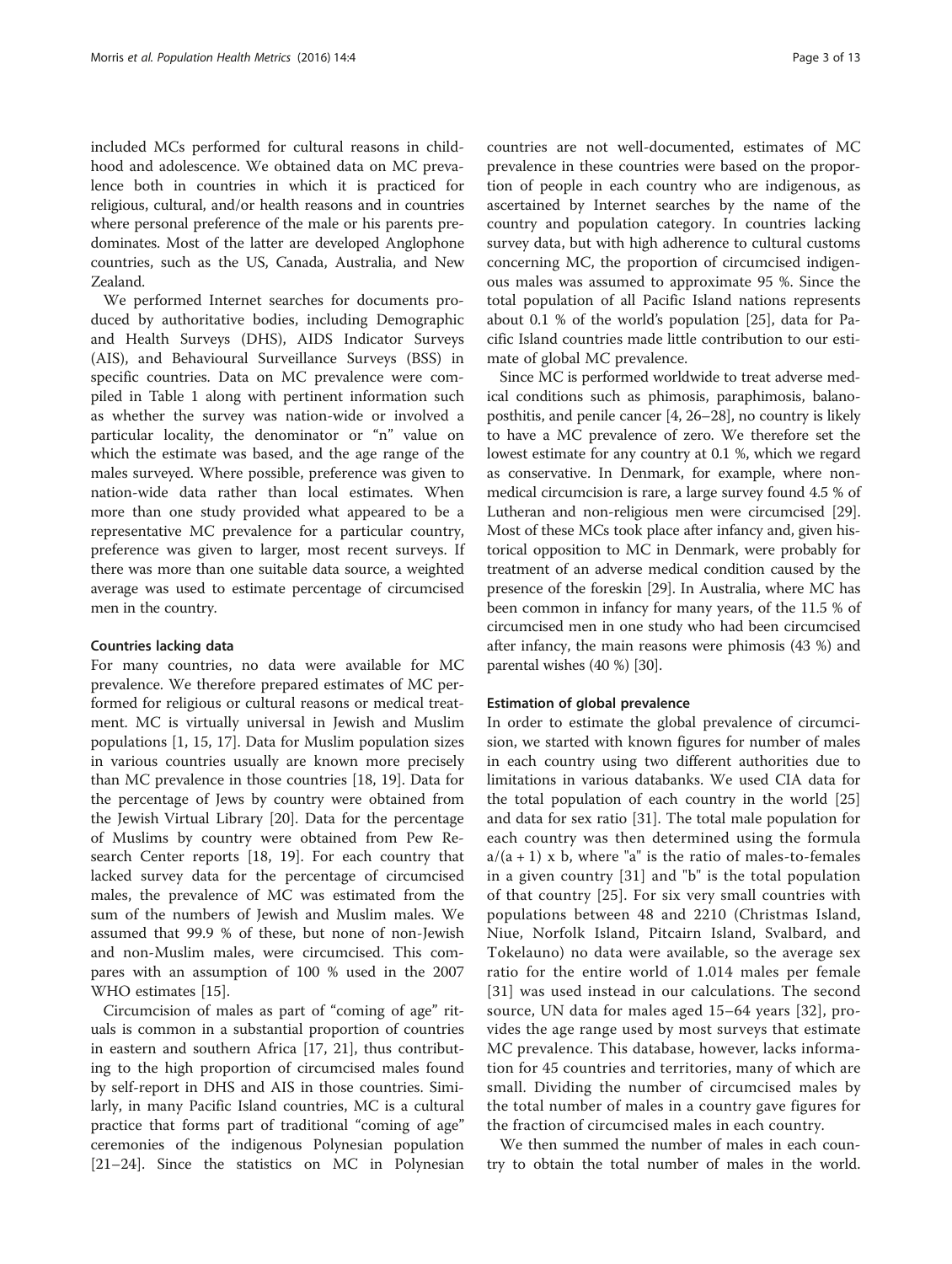<span id="page-3-0"></span>Table 1 Percentage of circumcised males in each of the 237 countries and territories in the world<sup>a</sup>

| Country/territory        | MC % | Country/territory  | MC %    | Country/territory      | MC %    |
|--------------------------|------|--------------------|---------|------------------------|---------|
| Afghanistan              | 99.8 | Ghana              | 91.6    | Oman                   | 87.7    |
| Albania                  | 47.7 | Gibraltar          | 6       | Pakistan               | 96.4    |
| Algeria                  | 97.9 | Greece             | 4.7     | Palau                  | 95      |
| American Samoa           | 95   | Greenland          | 0.1     | Panama                 | 0.95    |
| Andorra                  | 1.1  | Grenada            | 0.3     | Papua New Guinea       | 10.1    |
| Angola                   | 57.5 | Guam               | 95      | Paraguay               | 0.11    |
| Anguilla                 | 0.3  | Guatemala          | 0.11    | Peru                   | 3.7     |
| Antigua & Barbuda        | 0.6  | Guernsey           | 0.1     | Philippines            | 91.7    |
| Argentina                | 2.9  | Guinea             | 84.2    | Pitcairn Islands       | $\circ$ |
| Armenia                  | 0.1  | Guinea-Bissau      | 93.3    | Poland                 | 0.11    |
| Aruba                    | 0.46 | Guyana             | 12      | Portugal               | 0.61    |
| Australia                | 26.6 | Haiti              | 6.2     | Puerto Rico            | 0.14    |
| Austria                  | 5.8  | Holy See (Vatican) | 0.1     | Qatar                  | 77.5    |
| Azerbaijan               | 98.5 | Honduras           | 0.1     | Romania                | 0.34    |
| Bahamas, The             | 0.2  | Hong Kong          | 28      | Russia                 | 11.8    |
| Bahrain                  | 81.2 | Hungary            | 0.78    | Rwanda                 | 13.3    |
| Bangladesh               | 93.2 | Iceland            | 0.1     | Saint Barthelemy       | 0.1     |
| Barbados                 | 0.9  | India              | 13.5    | Saint Helena, Ascens   | 0.1     |
| Belarus                  | 0.32 | Indonesia          | 92.5    | Saint Kitts & Nevis    | 0.3     |
| Belgium                  | 22.6 | Iran               | 99.7    | Saint Lucia            | 0.1     |
| Belize                   | 0.1  | Iraq               | 98.9    | Saint Martin & Tristan | 0.1     |
| Benin                    | 92.9 | Ireland            | 0.93    | Saint Pierre & Miquel  | 0.2     |
| Bermuda                  | 0.8  | Isle of Man        | 0.2     | Saint Vincent & Grena  | 1.7     |
| Bhutan                   | 1.0  | Israel             | 91.7    | Samoa                  | 95      |
| Bolivia                  | 0.11 | Italy              | 2.6     | San Marino             | 0.1     |
| Bosnia & Herzegovina     | 41.6 | Jamaica            | 14      | Sao Tome & Principe    | 0.1     |
| Botswana                 | 15.1 | Japan              | 9       | Saudi Arabia           | 97.1    |
| <b>Brazil</b>            | 1.3  | Jersey             | 0.1     | Senegal                | 93.5    |
| British Virgin Islands   | 1.2  | Jordan             | 98.8    | Serbia                 | 3.71    |
| Brunei                   | 51.9 | Kazakhstan         | 56.4    | Seychelles             | 1.1     |
| Bulgaria                 | 13.4 | Kenya              | 91.2    | Sierra Leone           | 96.1    |
| <b>Burkin Faso</b>       | 88.3 | Kiribati           | 0.1     | Singapore              | 14.9    |
| Burma                    | 3.5  | Korea, North       | 0.1     | Sint Maarten           | 0.06    |
| Burundi                  | 61.7 | Korea, South       | 77.0    | Slovakia               | 0.15    |
| Cabo Verde               | 0.1  | Kosovo Islands     | 91.7    | Slovenia               | 8.5     |
| Cambodia                 | 3.5  | Kuwait             | 86.4    | Solomon Islands        | 95      |
| Cameroon                 | 94.0 | Kyrgyzstan         | 91.9    | Somalia                | 93.5    |
| Canada                   | 31.9 | Laos               | 0.1     | South Africa           | 44.7    |
| Cayman Islands           | 0.2  | Latvia             | 0.38    | South Sudan            | 23.6    |
| Central African Republic | 63.0 | Lebanon            | 59.7    | Spain                  | 6.6     |
| Chad                     | 73.5 | Lesotho            | 52      | Sri Lanka              | 8.5     |
| Chile                    | 0.21 | Liberia            | 97.7    | Sudan                  | 39.4    |
| China                    | 14.0 | Libya              | 96.6    | Suriname               | 15.9    |
| Christmas Island         | 0.1  | Liechtenstein      | $4.8\,$ | Svalbard               | 0.1     |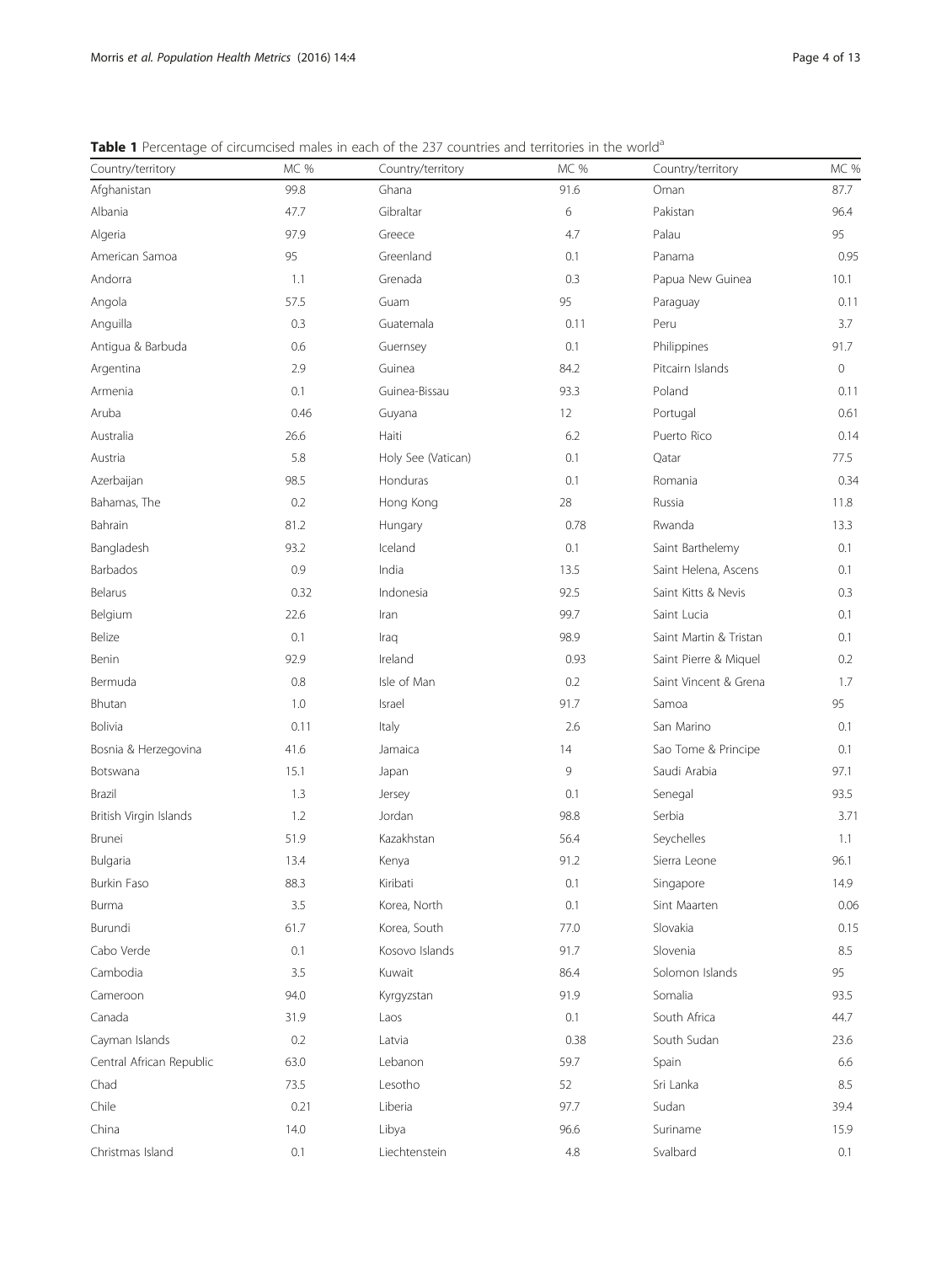| Cocos (Keeling)       | 95   | Lithuania              | 0.2  | Swaziland            | 8.2  |
|-----------------------|------|------------------------|------|----------------------|------|
| Columbia              | 4.2  | Luxembourg             | 2.4  | Sweden               | 5.1  |
| Comoros               | 99.4 | Macau                  | 0.1  | Switzerland          | 5.9  |
| Congo, Democrat Repub | 97.2 | Macedonia              | 33.9 | Syria                | 92.8 |
| Congo, Republic       | 70   | Madagascar             | 94.7 | Taiwan               | 8.3  |
| Cook Islands          | 95   | Malawi                 | 21.6 | Tajikistan           | 99   |
| Costa Rica            | 0.15 | Malaysia               | 61.4 | Tanzania             | 72   |
| Cote d'Ivoire         | 96.7 | Maldives               | 98.4 | Thailand             | 23.4 |
| Croatia               | 1.3  | Mali                   | 86   | Timor-Leste          | 6.4  |
| Cuba                  | 0.11 | Malta                  | 0.3  | Togo                 | 95.2 |
| Curacao               | 0.07 | Marshall Islands       | 0.1  | Tokelau              | 95   |
| Cyprus                | 22.7 | Mauritania             | 99.2 | Tonga                | 95   |
| Czech Republic        | 0.14 | Mauritius              | 16.6 | Trinidad & Tobago    | 5.8  |
| Denmark               | 5.3  | Mexico                 | 15.4 | Tunisia              | 99.8 |
| Djibouti              | 96.5 | Micronesia, Fed States | 0.1  | Turkey               | 98.6 |
| Dominica              | 0.2  | Moldova                | 0.5  | Turkmenistan         | 93.4 |
| Dominican Republic    | 13.7 | Monaco                 | 0.5  | Turks & Caicos Is    | 0.1  |
| Ecuador               | 0.11 | Mongolia               | 4.4  | Tuvalu               | 95   |
| Egypt                 | 94.7 | Montenegro             | 18.5 | Uganda               | 26.7 |
| El Salvador           | 0.11 | Montserrat             | 0.1  | Ukraine              | 2.3  |
| Equatorial Guinea     | 87   | Morocco                | 99.9 | United Arab Emirates | 76   |
| Eritrea               | 97.2 | Mozambique             | 47.4 | United Kingdom       | 20.7 |
| Estonia               | 0.25 | Namibia                | 25.5 | <b>United States</b> | 71.2 |
| Ethiopia              | 92.2 | Nauru                  | 95   | Uruguay              | 0.62 |
| Falkland Islands      | 0.1  | Nepal                  | 4.2  | Uzbekistan           | 96.5 |
| Faroe Islands         | 0.1  | Netherlands            | 5.7  | Vanuatu              | 95   |
| Fiji                  | 55   | New Caledonia          | 50   | Venezuela            | 0.33 |
| Finland               | 0.82 | New Zealand            | 33.0 | Vietnam              | 0.2  |
| France                | 14   | Nicaragua              | 0.1  | Virgin Islands       | 0.55 |
| French Polynesia      | 78   | Niger                  | 95.5 | Wallis & Futuna      | 0.1  |
| Gabon                 | 99.2 | Nigeria                | 98.9 | West Bank            | 99.9 |
| Gambia, The           | 94.5 | Niue                   | 95   | Western Sahara       | 99.6 |
| Gaza Strip            | 99.9 | Norfolk Island         | 0.1  | Yemen                | 99.0 |
| Georgia               | 10.6 | Northern Mariana Is    | 90   | Zambia               | 12.8 |
| Germany               | 10.9 | Norway                 | 3.0  | Zimbabwe             | 9.2  |

Table 1 Percentage of circumcised males in each of the 237 countries and territories in the world<sup>a</sup> (Continued)

<sup>a</sup>The reader is referred to Additional files [1](#page-8-0) and [2](#page-8-0) in the supplementary material in order to understand the use of our methodology for deriving the values shown in this Table

Following this, we summed the number of circumcised males in each country to obtain a total number of circumcised males globally. Dividing the latter by the former yielded an estimate of the percentage of males globally who are circumcised. Calculation of 95 % CI used the equation  $\sigma \pm 1.96 \div \text{s}$  square root of n, where x is the mean, σ is the standard deviation, n is the sample size, and the confidence coefficient is 1.96, and Excel was used to calculate the margin of error, as well as the upper and lower bound.

#### Results

#### Data obtained from surveys

Additional file [1](#page-8-0) lists alphabetically those countries for which surveys of MC prevalence were available [[26, 27](#page-9-0), [29, 33](#page-9-0)–[163\]](#page-11-0) and provides reported country estimates,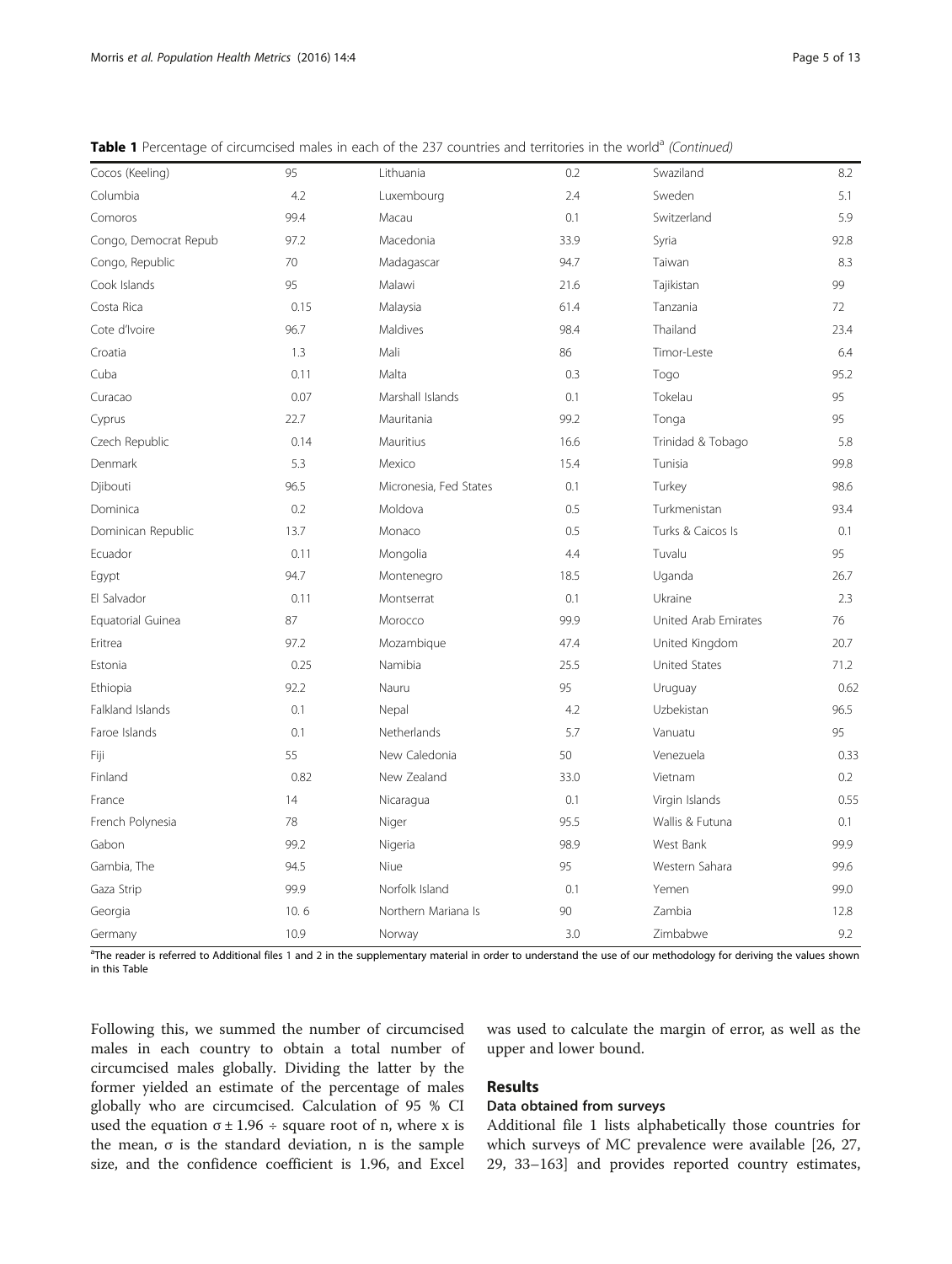together with size of the survey, age range of males, national or regional survey scope, urban or rural and other demographic information, and the relevant citation.

#### Estimates for all countries

The estimated percentage of circumcised males for each country or territory appears in Additional file [2](#page-8-0), column 4. Nationally representative survey data in this file had the benefit of involving large numbers, thus increasing the precision of the estimates. However, self-report tends to introduce uncertainty because manhood initiation ceremonies in some traditional settings of sub-Saharan Africa may or may not include complete MC [\[164](#page-11-0)]. Since most of the values obtained were for males aged 15 years of age and over, they reflected MCs that had been performed in infancy or by late adolescence, depending on country and culture. Purported MC estimates in infancy may be unreliable because they are based on hospital discharge data and many boys are circumcised after discharge of the mother and her baby post-partum, whereas survey data in mature males appear to be more accurate [\[4\]](#page-8-0). In the last column of Additional file [2](#page-8-0), "Survey" indicates that the value shown was obtained from survey data. This file also shows the percentage of Muslims in each country (column 2) and the percentage of Jews (column 3) [\[33\]](#page-9-0). In instances in which cultural traditions in the form of "coming of age" rituals were used as a basis for the estimate, this is indicated as "Culture" in the last column of Additional file [2](#page-8-0). "Culture" was also used to indicate a country in which culture does not traditionally support MC.

Additional file [2,](#page-8-0) column 6, shows the total number of circumcised males in each of the 237 countries and territories, calculated from CIA databases as described in the Methods section. For simplicity, raw values generated by our computations are shown. These are overly precise and should not be taken literally as they are merely working numbers suitable for use in further calculations. While 95 % CI would help show the degree of accuracy of the estimates, these were not available for most countries. The 95 % CI for estimated prevalence of MC in the USA was ±2.5 % of the mean [\[132](#page-11-0)]. It is likely that 95 % CI for other countries may be wider than these.

Since CIA data does not give population figures by age group, we used the UN database of number of males aged 15–64 [\[32\]](#page-9-0) to determine MC prevalence for a limited number of countries (Additional file [3](#page-8-0)).

Table [1](#page-3-0) summarizes the percentage of MC prevalence determined for each country and territory in the world.

#### Estimation of global prevalence

We then summed the total number for each country, starting first with figures obtained using the CIA database to calculate total males. This yielded an overly

precise working figure of 1,412,252,836 circumcised males among the total number of 3,654,384,123 males in the world, constituting a working value for the purposes of the next calculation. Simple division of the former by the latter figure estimated global MC prevalence at approximately 38.65 % (95 % CI: 33.7, 44.4). Prevalence estimates were based on religion for 136 countries (57.4 %), survey data for 73 countries (30.8 %), and culture for 20 countries (8.4 %). In only seven countries (2.9 %) was no information available. In countries with survey data on MC prevalence, the total number of males was 2,694,086,787, i.e., 73.7 % of the total global male population. The percentage of circumcised males in these countries was 33.2 % overall. In 63 countries (26.6 %), adult MC prevalence exceeded 90 %. MC prevalence was greater than the global average of 36.7– 38.7 % in 95 countries (40.1 %) and lower in 142 (59.9 %) countries.

Given that 23.2 % (1.6 billion) of the total population in the world is Muslim [\[18\]](#page-8-0) and 0.18 % is Jewish [\[20](#page-9-0)], the proportion of males circumcised for religious reasons globally would be approximately 62.1 %. The rest would have been circumcised for reasons such as individual and family preference, which could include, for example, Christian faith, depending on Biblical interpretation by individuals, medical indications, cultural reasons such as "coming of age" ceremonies, or as part of HIV prevention programs in sub-Saharan African countries experiencing epidemics of heterosexual HIV transmission.

Based on UN data for number of males aged 15–64 as the denominator in our calculation of MC prevalence (Additional file [3](#page-8-0)), we obtained a figure of 36.7 % (95 % CI: 31.4, 42.0).

#### **Discussion**

The true global MC prevalence is not known precisely and can only be estimated. Nevertheless, some estimates are more reliable than others. Global MC prevalence was asserted to be 20 % by Wallerstein in 1985 [[165](#page-12-0)], but no sources or methodology were presented. Similarly, Williams & Kapila [[166\]](#page-12-0) and Hutcheson [[167\]](#page-12-0) estimated a prevalence of one in six, although neither article provided a basis for the estimate.

The earliest attempt to obtain a somewhat systematic estimate concluded that 23 % of males globally were circumcised [[168\]](#page-12-0). That estimate, based on data through 1994, had some serious deficiencies, not least of which was the assumption, which was acknowledged as a limitation, that only Jews, Muslims, North Americans, and "Tribal Religionists" in Africa were circumcised. There was also poor consideration of populations falling into multiple groups; for example, North American Muslims appeared to have been counted twice.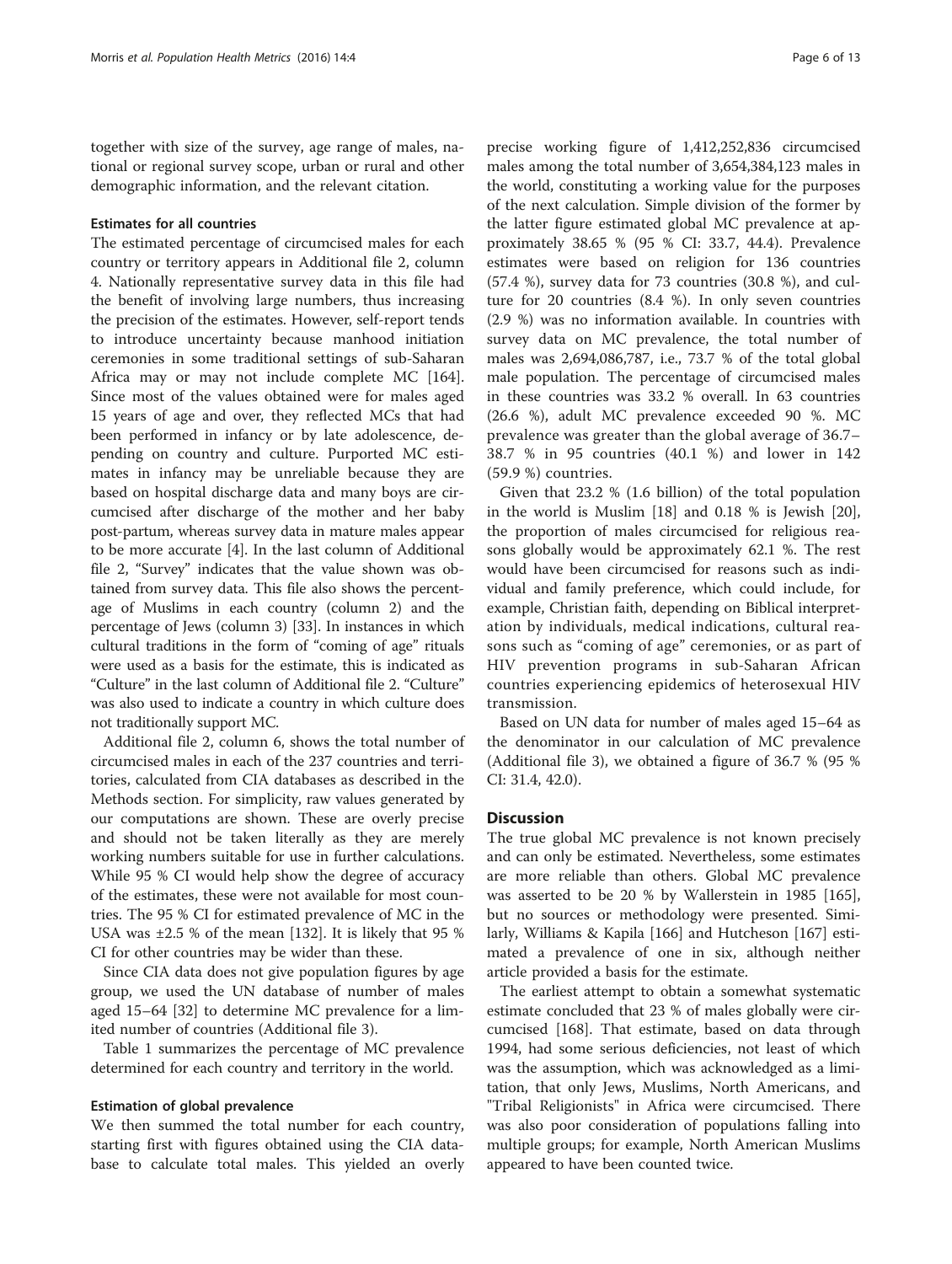The WHO published online a better attempt to estimate global prevalence in 2007 [[15\]](#page-8-0). This analysis utilized global numbers of Muslims and Jews as a base, and then added MC prevalence of the non-Muslim, non-Jewish populations of 17 countries. From the resulting total, global prevalence was calculated as 30 %. A weakness of the approach was that MC prevalence data were likely gathered from a population sample that included Muslims and Jews, resulting in a probable overestimate when applied to the smaller non-Muslim, non-Jewish population. A second weakness was the relatively small number of countries for which non-religious MCs were considered. The increasing proportion of Muslims in the world population over time [\[19](#page-9-0)], as well as on-going VMMC programs in sub-Saharan Africa, might account in part for our higher estimate of 37–39 % for global MC prevalence compared to the 30 % reported in 2007 by the WHO based on an incomplete set of countries globally [[7\]](#page-8-0). Additionally, since 2007 there has been a substantial increase in the availability of survey data, such as those compiled by DHS, AIS, and other reputable bodies, as well as publications in peer-reviewed journals, resulting in a stronger information base. A 34 % increase in infant MC in Germany between 2008 and 2011 could have been from a rise in the Muslim population in this traditionally non-circumcising country or perhaps other factors [[169\]](#page-12-0). A disproportionate rise in Muslim immigrants as a proportion of the total population of other countries would contribute to increases in MC prevalence in each.

While the present study involved the most thorough analysis yet conducted, several limitations should be noted. All studies to date have suffered from the general difficulty of estimating MC prevalence in the absence of national surveys for every country. This may, however, be improving because DHS and AIS have increased their inclusion of questions on self-reported MC status. Survey data are based on the subpopulation of the total population that participated in the survey. Uncertainty could be of the order of 5–10 %. The 95 % CI for US estimates by the CDC were ±2.5 % of the mean, indicative of a high degree of precision in that study [[132](#page-11-0)]. Large nationally representative surveys were more likely to provide the most accurate estimates of MC prevalence, whereas small surveys in sub-regions of a country have the potential to generate MC prevalence data that deviate from the actual national figure. As an example, a more recent, larger national survey in Brazil found overall MC prevalence to be 1.3 % [[48](#page-9-0)], noting higher figures for cities in the south compared with rural areas in the north of this country. This demonstrated that MC prevalence figures from older surveys confined to Sao Paulo [[50](#page-9-0)–[52](#page-9-0)] and Rio de Janeiro [[49](#page-9-0)] had yielded figures higher than the national average.

As well as significant regional variation in MC prevalence in some surveys, there was a higher prevalence noted among individuals and families with higher education and income.

Our estimates for MC prevalence in many smaller countries and territories tended to be less precise. Since those countries were small, however, the estimates for them made little contribution to our estimate of global MC prevalence. We chose, however, not to group these separately because we expected some readers would be interested in seeing estimates for these individual countries or territories.

Because CIA data only allowed us to estimate the total number of males in each country, whereas most surveys we used gave estimates of MC prevalence for males aged ≥15 years, our estimates for the total number of circumcised males when using CIA data for total males applied MC estimates to the total number of males regardless of age. Using this approach, we assumed, however, that if MC was performed it would have taken place in most males by 15 years of age. We nevertheless recognize that MC incidence may be rising or falling in some countries. This represents an unavoidable potential limitation to estimates based on CIA data for number of males in each country.

We overcame this limitation by using UN estimates of males aged 15–64 in each country. But the drawback of the UN database was that it did not include 45 countries. Nevertheless, those countries that were included likely led us to generate more accurate MC estimates for those than when using CIA figures for total males.

As a consequence of the absence of MC survey data available for many countries, it was necessary to estimate MC prevalence in some countries on the basis of the prevalence of ethnic/religious groups known to perform it, most notably Muslims [\[18](#page-8-0), [19](#page-9-0)] and Jews [\[20](#page-9-0)]. Estimating MC prevalence based on the prevalence of certain religions in some countries is not completely accurate because (i) uncircumcised Muslims and Jews do exist, so the proportion of circumcised males in these groups is less than 100 %, which is why we used a figure of 99.9 %, and (ii) a percentage (possibly 5–10 % in developed countries) of males are circumcised for medical reasons such as phimosis, paraphimosis, balanitis, or conservative treatment of early stage penile cancer [\[28](#page-9-0)]. In this regard, our use of a minimum of 0.1 % for MC prevalence in a country for which no survey data were available is likely to be an underestimate.

In relation to religion, examination of countries that had both survey data on proportion of Muslims who were circumcised and data on the Muslim population proportion showed a close match: Comoros (99.4 % vs. 98.2 %, respectively), Gambia (90.0–99.0 % vs. 95.3 %), Guinea (96.0 % vs. 84.2 %), Indonesia (92.5 % vs. 88.1 %),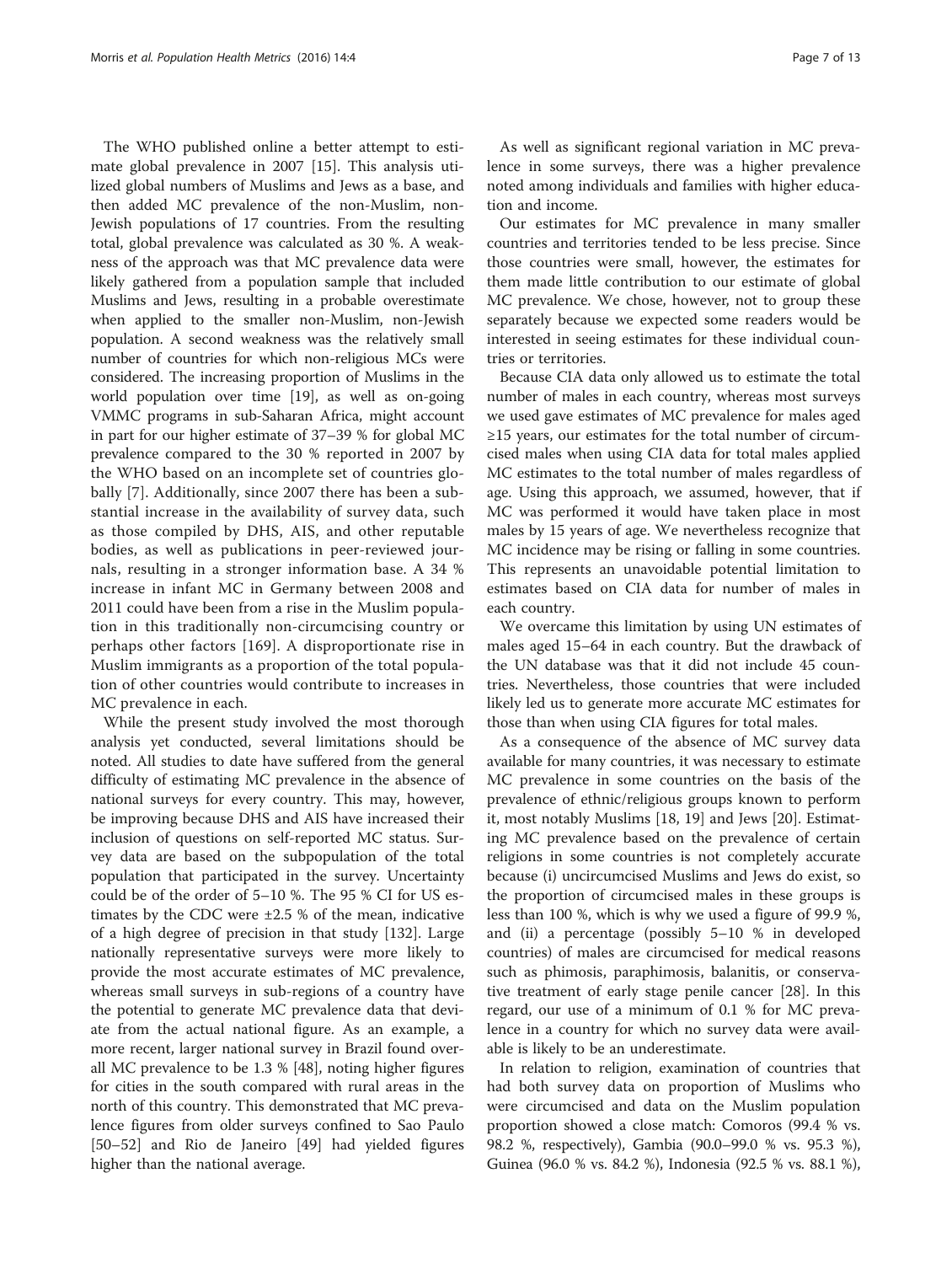<span id="page-7-0"></span>Mali (86.0 % vs. 92.4 %), Mauritania (77.0 % vs. 99.2 %), Niger (92.0–99.0 % vs. 98.3 %), Sierra Leone (96.1 % vs. 71.5 %), and Somalia (93.0–94.0 % vs. 98.6 %). The one exception was Albania, where survey data suggested 47.7 % of males were circumcised but 77.9 % of the population was Muslim [\[33\]](#page-9-0). An AIDS Indicator Survey of Uganda determined the prevalence of MC in Muslim men and found 99.6 % were circumcised [\[148\]](#page-11-0). Data for other countries show, with few exceptions, a MC prevalence of 95–100 % for Muslims. In Albania, and possibly other countries, it is possible that a proportion of Muslims remained uncircumcised, that MC had not taken place by the age of 15 years, or there might have been reporting bias. Survey data for the UK found 98.7 % of Jewish men were circumcised [[151](#page-11-0)]. From available data, it seems that the bigger the Muslim or Jewish population in a country, the more closely the actual MC prevalence likely matches the percentage of Muslims or Jews. In contrast, in countries in which Muslim people are minorities, the proportion of Muslim males who are circumcised was 71–85 %. Perhaps societal or access factors in such countries may be influencing the decision by Muslim or Jewish parents to have their boy circumcised.

Cultural considerations are of interest, especially in the world's most populous country, China, where circumcision is not generally part of the culture [[170\]](#page-12-0). Prevalence in China varies by subregion and there is a growing Muslim

population in China's western provinces. Awareness of the health benefits may be rising, as judged by publications and research by Chinese investigators, as well as the development in China of MC devices such as the Shang Ring [\[171\]](#page-12-0).

In sub-Saharan Africa, early recognition of the strong correlation between low MC prevalence and higher HIV prevalence prompted epidemiological studies to determine whether the two were linked. Confirmation of the causal link in several randomized controlled trials led to the promotion of MC for HIV prevention, with over 10 million having already undergone the procedure since 2009 [\[10\]](#page-8-0). Figure 2 uses the current data and the most recent country-specific HIV figures [\[9](#page-8-0)] to demonstrate this relationship in Africa.

Predicting MC prevalence based upon religion or culture is an approximation at best. Comparing countries for which both predicted and reported MC rates are available showed that reported MC prevalence generally exceeded religion-based predictions for these particular countries (Additional file [2\)](#page-8-0). This may suggest that actual MC prevalence is greater than the value we estimated based on religion or culture in some countries lacking MC survey data. However, large surveys base MC prevalence on selfreports and even with the use of drawings or photographs to assist men in accurate self-reporting, some men who are not circumcised report that they are, while some who are circumcised report that they are not [\[94,](#page-10-0) [164,](#page-11-0) [172](#page-12-0)]. For

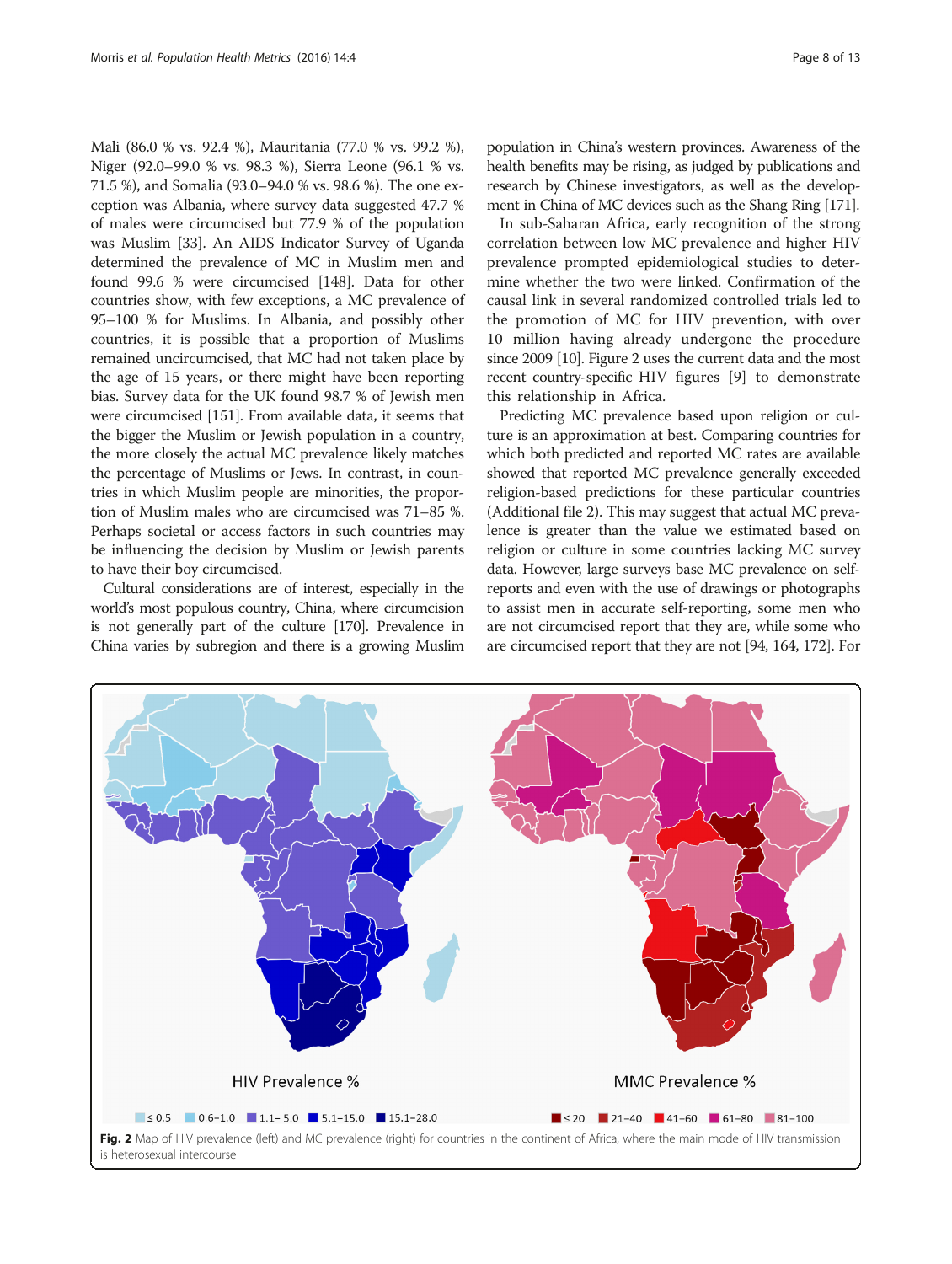<span id="page-8-0"></span>30.8 % of countries, MC prevalence was based on survey data rather than religion. The total number of men in these countries (2.7 billion) comprised 73.7 % of the global population of males. The proportion of males in surveyed countries who were circumcised was 33.2 %. Considering that there were 73 countries with survey data (30.8 %), but 136 (57.4 %) with data based on religion and 20 (8.4 %) based on culture, our estimate for global MC prevalence of 36.7–38.7 % would appear reasonable, particularly in light of possible underestimation of circumcisions in nonsurvey countries performed for medical reasons or personal preference.

#### Conclusions

As accurately as might reasonably be expected, the present study has determined estimates for the prevalence of MC in every country in the world. Altogether, our findings suggest that MC prevalence globally is approximately 37.7 %, although the real percentage could be slightly higher or lower than this. Given the known benefits and low risks of MC [4] and recent affirmative recommendations in the interests of public health and disease prevention by the American Academy of Pediatrics, the CDC, the WHO and UNAIDS, as well as the large-scale roll out of VMMC by multilateral donors and agencies, the present findings on current prevalence of MC across geographies and cultures may help guide policy development and resource allocation in all countries.

#### Additional files

[Additional file 1:](dx.doi.org/10.1186/s12963-016-0073-5) This spreadsheet provides data from published surveys on MC prevalence in all countries for which such studies have been conducted. (XLSX 45 kb)

[Additional file 2:](dx.doi.org/10.1186/s12963-016-0073-5) This spreadsheet shows data for number of males using CIA data and estimates of number of circumcised males in all 237 countries and territories in the world, as well as basis for the estimate and MC percentage for each. (XLSX 32 kb)

[Additional file 3:](dx.doi.org/10.1186/s12963-016-0073-5) This spreadsheet shows data for number of males using UN data for all but 45 countries and territories in the world and estimates of number of circumcised males in all but these 45, as well as basis for the estimate and MC percentage for each. (XLSX 29 kb)

#### Competing interests

The authors declare they have no competing interests.

#### Authors' contributions

BM set up the study design and was responsible for the conceptualization of the study. BM led the drafting. BM, RW and EH were responsible for data acquisition analyses. JB compiled Fig. [2.](#page-7-0) BM wrote the initial draft. All authors contributed to the interpretation and final manuscript drafting and approved the final version of the manuscript.

#### Author details

<sup>1</sup>School of Medical Sciences and Bosch Institute, University of Sydney, Sydney, NSW 2006, Australia. <sup>2</sup>Department of African-American Studies, Northeastern University, Boston, MA 02115, USA. <sup>3</sup>College of Science, Northeastern University, Boston, MA 02115, USA. <sup>4</sup>Department of Pathology,

School of Medicine, Johns Hopkins University, Baltimore, MD 21287, USA. 5 Division of Infectious Diseases and Program in Global Health, David Geffen School of Medicine, University of California Los Angeles (UCLA), Los Angeles, CA 90095, USA. <sup>6</sup>Jhpiego, an affiliate of Johns Hopkins University, Washington, DC 20009, USA. <sup>7</sup>Department of Global Health, Academic Medical Centre and Amsterdam Institute for Global Health and Development, University of Amsterdam, Amsterdam 1105 AZ, The Netherlands. <sup>8</sup>Department of Infectious Disease Epidemiology, Faculty of Epidemiology and Population Health, London School of Hygiene and Tropical Medicine, London WC1E 7HT, UK.

### Received: 27 February 2015 Accepted: 12 February 2016<br>Published online: 01 March 2016

#### References

- 1. Cox G, Morris BJ. Why circumcision: From pre-history to the twenty-first century. In: Bolnick DA, Koyle MA, Yosha A, editors. Surgical Guide to Circumcision. London: Springer; 2012. p. 243–59.
- 2. Morris BJ, Cox G. Current medical evidence supports male circumcision. In: Bolnick DA, Koyle MA, Yosha A, editors. Surgical Guide to Circumcision. London: Springer; 2012. p. 201–13.
- 3. Morris BJ, Wiswell TE. Circumcision and lifetime risk of urinary tract infections: A systematic review and meta-analysis. J Urol. 2013;189:2118–24.
- 4. Morris BJ, Bailis SA, Wiswell TE. Circumcision rates in the United States: Rising or falling? What effect might the new affirmative pediatric policy statement have? Mayo Clin Proc. 2014;89(5):677–86.
- 5. Morris BJ, Castellsague X. The role of circumcision in preventing STIs. In: Gross GE, Tyring SK, editors. Sexually Transmitted Infections and Sexually Transmitted Diseases. Berlin and Heidelberg: Springer; 2011. p. 715–39.
- 6. Siegfried N, Muller M, Deeks JJ, Volmink J. Male circumcision for prevention of heterosexual acquisition of HIV in men. Cochrane Database Syst Rev 2009;Issue 2:CD003362. [http://www.ncbi.nlm.nih.gov/pubmed/](http://www.ncbi.nlm.nih.gov/pubmed/?term=siegfried+n+2009+male+circumcision+cochrane) [?term=siegfried+n+2009+male+circumcision+cochrane](http://www.ncbi.nlm.nih.gov/pubmed/?term=siegfried+n+2009+male+circumcision+cochrane).
- 7. World Health Organization and UNAIDS. (2007) New data on male circumcision and HIV prevention: policy and programme implications. 2007. [http://who.int/](http://who.int/hiv/mediacentre/MCrecommendations_en.pdf) [hiv/mediacentre/MCrecommendations\\_en.pdf.](http://who.int/hiv/mediacentre/MCrecommendations_en.pdf) Accessed 15 Sep 2015.
- 8. UNAIDS. Safe, Voluntary, Informed Male Circumcision and Comprehensive HIV Prevention Programming: Guidance for decision-makers on human rights, ethical & legal considerations. 2008:[http://data.unaids.org/pub/](http://data.unaids.org/pub/Report/2008/JC1552_Circumcision_en.pdf) [Report/2008/JC1552\\_Circumcision\\_en.pdf.](http://data.unaids.org/pub/Report/2008/JC1552_Circumcision_en.pdf) Accessed 16 Sep 2015.
- 9. UNAIDS report on the global AIDS epidemic 2013. 2013. [http://www.unaids.](http://www.unaids.org/en/media/unaids/contentassets/documents/epidemiology/2013/gr2013/UNAIDS_Global_Report_2013_en.pdf) [org/en/media/unaids/contentassets/documents/epidemiology/2013/gr2013/](http://www.unaids.org/en/media/unaids/contentassets/documents/epidemiology/2013/gr2013/UNAIDS_Global_Report_2013_en.pdf) [UNAIDS\\_Global\\_Report\\_2013\\_en.pdf](http://www.unaids.org/en/media/unaids/contentassets/documents/epidemiology/2013/gr2013/UNAIDS_Global_Report_2013_en.pdf). Accessed 2 Oct 2014.
- 10. UNAIDS. Fast-Tracking Combination Prevention: Towards reducing new HIV Infections to fewer than 500 000 by 2020. Joint United Nations Programme on HIV/AIDS; 2015. [http://www.unaids.org/sites/default/files/](http://www.unaids.org/sites/default/files/media_asset/20151019_JC2766_Fast-tracking_combination_prevention.pdf) [media\\_asset/20151019\\_JC2766\\_Fast-tracking\\_combination\\_prevention.](http://www.unaids.org/sites/default/files/media_asset/20151019_JC2766_Fast-tracking_combination_prevention.pdf) [pdf](http://www.unaids.org/sites/default/files/media_asset/20151019_JC2766_Fast-tracking_combination_prevention.pdf) 2015 (accessed 26 Feb 2016).
- 11. American Academy of Pediatrics. Circumcision policy statement,Task Force on Circumcision. Pediatrics. 2012;130(3):e756–85.
- 12. El Bcheraoui C, Zhang X, Cooper CS, et al. Rates of adverse events associated with male circumcision in US medical settings, 2001 to 2010. JAMA Pediatr. 2014;168(7):625–34.
- 13. Morris BJ, Waskett JH, Banerjee J, et al. A 'snip' in time: what is the best age to circumcise? BMC Pediatr. 2012;12(20):1–15.
- 14. Yu H, Wier LM, Elixhauser A. Hospital stays for children, 2009. Hospital Cost Utilization Project (HCUP), Statistical Brief #118. [http://www.hcup-us.ahrq.](http://www.hcup-us.ahrq.gov/reports/statbriefs/sb118.jsp) [gov/reports/statbriefs/sb118.jsp.](http://www.hcup-us.ahrq.gov/reports/statbriefs/sb118.jsp) Accessed 3 Mar 2014.
- 15. WHO and UNAIDS. Male circumcision: global trends and determinants of prevalence, safety and acceptability. (42 pp; 191 refs) World Health Organization. Geneva: World Health Organization. [http://apps.who.int/iris/](http://apps.who.int/iris/bitstream/10665/43749/1/9789241596169_eng.pdf) [bitstream/10665/43749/1/9789241596169\\_eng.pdf.](http://apps.who.int/iris/bitstream/10665/43749/1/9789241596169_eng.pdf) Last accessed 17 Aug 2015.
- 16. Waskett JH. Global circumcision rates. Circumcision Independent reference and Commentary Service. [https://web.archive.org/web/20120805153305/](https://web.archive.org/web/20120805153305/http://www.circs.org/index.php/Reviews/Rates/Global) [http://www.circs.org/index.php/Reviews/Rates/Global.](https://web.archive.org/web/20120805153305/http://www.circs.org/index.php/Reviews/Rates/Global) Accessed 18 Feb 2014.
- 17. Drain PK, Halperin DT, Hughes JP, et al. Male circumcision, religion, and infectious diseases: an ecologic analysis of 118 developing countries. BMC Infect Dis. 2006;6(172):1–10.
- 18. Pew Research Religion & Public Life Project. Muslim Population by Country. <http://www.pewforum.org/2011/01/27/table-muslim-population-by-country/>. Accessed 12 Jun 2014.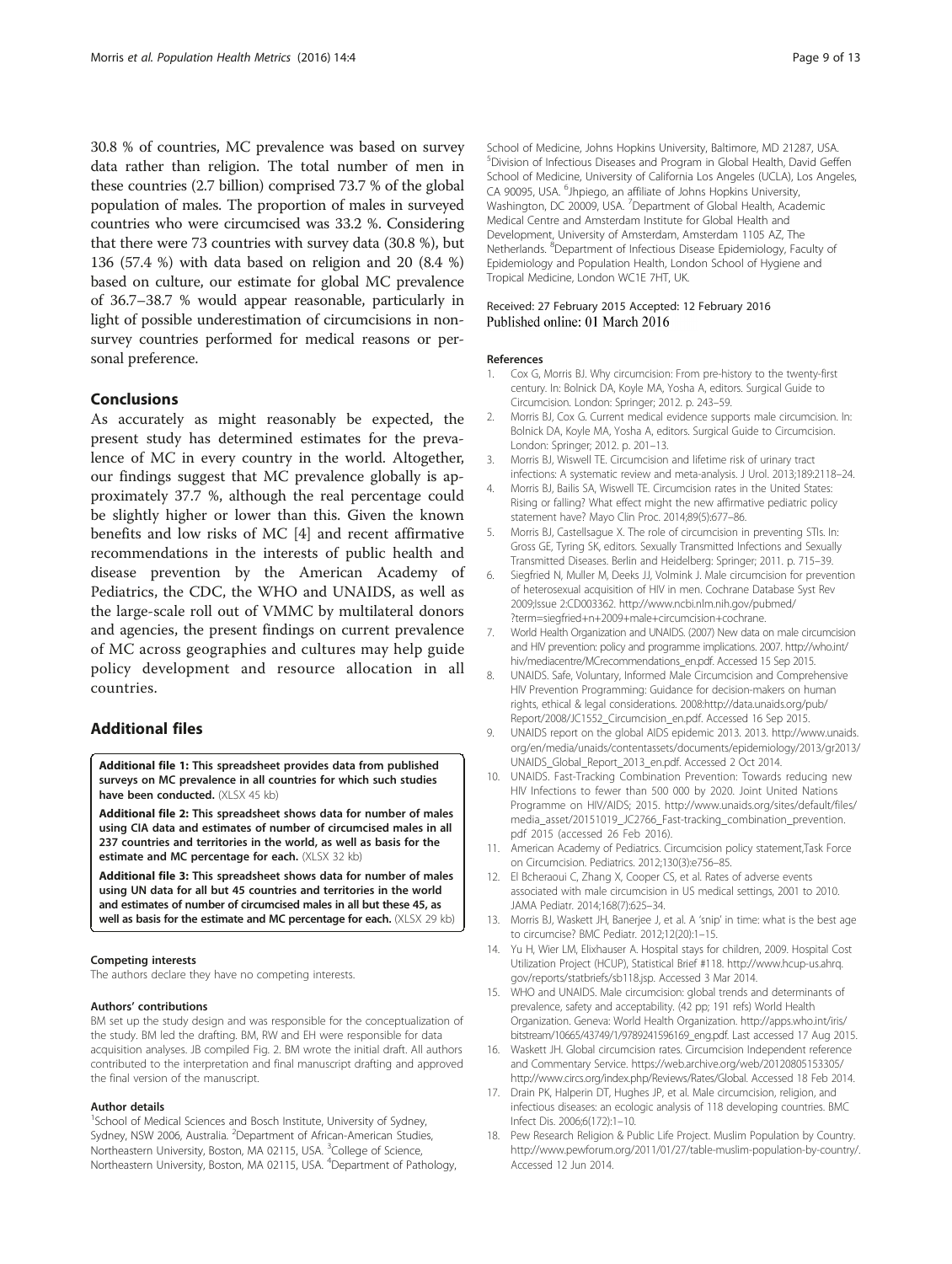- <span id="page-9-0"></span>19. Desilver D. Pew Research Center. World's Muslim population more widespread than you might think. [http://www.pewresearch.org/fact-tank/](http://www.pewresearch.org/fact-tank/2013/06/07/worlds-muslim-population-more-widespread-than-you-might-think/) [2013/06/07/worlds-muslim-population-more-widespread-than-you-might](http://www.pewresearch.org/fact-tank/2013/06/07/worlds-muslim-population-more-widespread-than-you-might-think/)[think/](http://www.pewresearch.org/fact-tank/2013/06/07/worlds-muslim-population-more-widespread-than-you-might-think/). Accessed 18 Feb 2014.
- 20. Jewish Virtual Library. Vital statistics: Jewish population of the world (1882 - present). 2014. [http://www.jewishvirtuallibrary.org/jsource/](http://www.jewishvirtuallibrary.org/jsource/Judaism/jewpop.html) [Judaism/jewpop.html.](http://www.jewishvirtuallibrary.org/jsource/Judaism/jewpop.html) Accessed 19 Oct 2015.
- 21. World Health Organization. Traditional male circumcision and young people: A public health perspective in the context of HIV prevention. [http://](http://www.malecircumcision.org/programs/documents/TMC_final_web.pdf) [www.malecircumcision.org/programs/documents/TMC\\_final\\_web.pdf](http://www.malecircumcision.org/programs/documents/TMC_final_web.pdf). Accessed 6 Oct 2014.
- 22. Afsari M, Beasley SW, Maoate K, Heckert K. Attitudes of Pacific parents to circumcision of boys. Pac Health Dialog. 2002;9:29–33.
- 23. Hollan DW, Wellenkamp JC. The Thread of Life: Toraja Reflections on the Life Cycle. Hawaii: The University of Hawaii Press; 1996.
- 24. Silverman EK. Anthropology and circumcision. Annu Rev Anthropol. 2004;33: 419–45.
- 25. Central Intelligence Agency. Country comparison: Population. In: The World Factbook. [http://www.cia.gov/library/publications/the-world-factbook/](http://www.cia.gov/library/publications/the-world-factbook/rankorder/2119rank.html) [rankorder/2119rank.html](http://www.cia.gov/library/publications/the-world-factbook/rankorder/2119rank.html). Accessed 16 Oct 2015.
- 26. Introcaso CE, Xu F, Kilmarx PH, et al. Prevalence of circumcision among men and boys aged 14 to 59 years in the United States, national health and nutrition examination surveys 2005–2010. Sex Transm Dis. 2013;40(7):521–5.
- 27. Hart-Cooper GD, Tao G, Stock JA, Hoover KW. Circumcision of privately insured males aged 0 to 18 years in the United States. Pediatrics. 2014;134(5):950–6.
- 28. Clark SJ, Kilmarx PH, Kretsinger K. Coverage of newborn and adult male circumcision varies among public and private US payers despite health benefits. Health Aff (Millwood). 2011;30:2355–61.
- 29. Frisch M, Lindholm M, Grønbeck M. Male circumcision and sexual function in men and women: a survey-based-cross-sectional study in Denmark. Int J Epidemiol. 2011;40:1367–81.
- 30. Mao LM, Templeton DJ, Crawford J, et al. Does circumcision make a difference to the sexual experience of gay men? Findings from the Health in Men (HIM) Cohort. J Sex Med. 2008;5:2557–61.
- 31. Central Intelligence Agency. Field listing: Sex ratio. In: The World factbook. <http://www.cia.gov/library/publications/the-world-factbook/fields/2018.html>. Accessed 16 Oct 2015.
- 32. United Nations, Department of Economic and Social Affairs, Population Division. World Population Prospects. 2015.<http://esa.un.org/unpd/wpp/>. Accessed 20 Oct 2015.
- 33. The DHS Program. Demographic and Health Surveys, Albania. 2008–09. Table 12.11. 2010.<http://dhsprogram.com/pubs/pdf/FR230/FR230.pdf>. Accessed 14 Mar 2014.
- 34. United Nations High Commissioner for Refugees & Botswana Ministry of Health. HIV/AIDS Behavioural Surveillance Survey (BSS). Dukwi Refugee Camp, Botswana. Table 29. 2013. p. 47–9. [http://www.unhcr.org/51b5d6979.](http://www.unhcr.org/51b5d6979.html) [html.](http://www.unhcr.org/51b5d6979.html) Accessed 16 Sep 2015.
- 35. Williams BG, Lloyd-Smith JO, Gouws E, et al. The potential impact of male circumcision on HIV in Sub-Saharan Africa. PLoS Med. 2006;e262:1032–40.
- 36. Ferris JA, Richters J, Pitts MK, et al. Circumcision in Australia: further evidence on its effects on sexual health and wellbeing. Aust N Z J Publ Hlth. 2010;34:160–4.
- 37. Australian Government, Department of Human Services. Medicare Item Reports. [http://medicarestatistics.humanservices.gov.au/statistics/mbs\\_item.](http://medicarestatistics.humanservices.gov.au/statistics/mbs_item.jsp) [jsp.](http://medicarestatistics.humanservices.gov.au/statistics/mbs_item.jsp) Accessed 6 Oct 2015.
- 38. Dahlen HG, Tracy S, Tracy M, et al. Rates of obstetric intervention and associated perinatal mortality and morbidity among low-risk women giving birth in private and public hospitals in NSW (2000–2008): a linked data population-based cohort study. BMJ Open. 2014;4(5):e004551.
- 39. Sabin KM, Rahman M, Hawkes S, et al. Sexually transmitted infections prevalence rates in slum communities of Dhaka, Bangladesh. Int J STD AIDS. 2003;14:614–21.
- 40. Timberg C, Halperin D. Tinderbox: How the West Sparked the AIDS Epidemic and How the World Can Finally Overcome it. New York: The Penguin Press; 2012.
- 41. Bronselaer GA, Schober JM, Meyer-Bahlburg HF, et al. Male circumcision decreases penile sensitivity as measured in a large cohort. BJU Int. 2013;111:820–7.
- 42. The DHS Program. Demographic and Health Surveys, Benin 2011–2012. Table 13.13. 2013.<http://dhsprogram.com/pubs/pdf/FR270/FR270.pdf>. Accessed 14 Mar 2014.
- 43. Auvert B, Buvé A, Lagarde E, et al. Male circumcision and HIV infection in four cities in sub-Saharan Africa. AIDS. 2001;15 Suppl 4:S31–40.
- 44. Kebaabetswe P, Lockman S, Mogwe S, et al. Male circumcision: an acceptable strategy for HIV prevention in Botswana. Sex Transm Infect. 2003;79:214–9.
- 45. Botswana HIV/AIDS Programmes. 2008 Botswana AIDS Impact Survey III (BAIS III - 2008). Table 210a/b. 2008. [http://www.hiv.gov.bw/content/2008](http://www.hiv.gov.bw/content/2008-botswana-aids-impact-survey-iii-bais-iii-2008) [botswana-aids-impact-survey-iii-bais-iii-2008](http://www.hiv.gov.bw/content/2008-botswana-aids-impact-survey-iii-bais-iii-2008). Accessed 16 Sep 2015.
- 46. Ayiga N, Letamo G. Impact of male circumcision on HIV risk compensation through the impediment of condom use in Botswana. Afr Health Sci. 2011;11:550–9.
- 47. Andersson N, Cockcroft A. Male circumcision, attitudes to HIV prevention and HIV status: a cross-sectional study in Botswana, Namibia and Swaziland. AIDS Care. 2012;24:301–9.
- 48. Korkes F, Silva 2nd JL, Pompeo AC. Circumcisions for medical reasons in the Brazilian public health system: epidemiology and trends. Einstein (Sao Paulo). 2012;10:342–6.
- 49. Périssé AR, Schechter M, Blattner W. Association between male circumcision and prevalent HIV infections in Rio de Janeiro, Brazil. J Acquir Immune Defic Syndr. 2009;50:435–7.
- 50. Castellsagué X, Bosch FX, Munoz N, et al. Male circumcision, penile human papillomavirus infection, and cervical cancer in female partners. N Engl J Med. 2002;346:1105–12.
- 51. Castellsagué X, Peeling RW, Franceschi S, et al. Chlamydia trachomatis infection in female partners of circumcised and uncircumcised adult men. Am J Epidemiol. 2005;162:907–16.
- 52. Albero G, Castellsagué X, Lin HY, et al. Male circumcision and the incidence and clearance of genital human papillomavirus (HPV) infection in men: the HPV Infection in men (HIM) cohort study. BMC Infect Dis. 2014;14(75):1–12.
- 53. The DHS Program. Demographic and Health Surveys, Burkina Faso 2010. Table 14.13. 2012.<http://dhsprogram.com/pubs/pdf/FR256/FR256>. Accessed 14 Mar 2014.
- 54. The DHS Surveys. Demographic and Health Surveys, Burundi. Table 14.13. 2012. [http://dhsprogram.com/pubs/pdf/FR253/FR253.pdf.](http://dhsprogram.com/pubs/pdf/FR253/FR253.pdf) Accessed 14 Mar 2014.
- 55. United Nations High Commissioner for Refugees. HIV and AIDS Behavioural Surveillance Survey, Tanzania Refugee Camps and Surrounding Host Communities<http://www.unhcr.org/4de504d39.html>. Accessed 18 Oct 2015.
- 56. United Nations High Commissioner for Refugees. HIV and AIDS Behavioural Surveillance Survey, Marratane Refugee Camp, Mozambique, section 6.4. 2005. [http://www.unhcr.org/452f5d0b2.html.](http://www.unhcr.org/452f5d0b2.html) Accessed 4 Jul 2014.
- 57. The DHS Program. Demographic and Health Surveys, Cameroon, 2011. Table 14.13. 2012.<http://dhsprogram.com/pubs/pdf/FR260/FR260.pdf>. Accessed 14 Mar 2014.
- 58. To T, Agha M, Dick PT, Feldman W. Cohort study on circumcision of newborn boys and subsequent risk of urinary tract infection. Lancet. 1998; 352:1813–6.
- 59. Public Health Agency of Canada. What Mothers Say. Data Tables to The Maternity Experiences Survey (MES) 2006–2007. Table 38. 2011. p.267. [http://](http://www.phac-aspc.gc.ca/rhs-ssg/pdf/tab-eng.pdf) [www.phac-aspc.gc.ca/rhs-ssg/pdf/tab-eng.pdf](http://www.phac-aspc.gc.ca/rhs-ssg/pdf/tab-eng.pdf). Accessed 2 Apr 2015.
- 60. Peltzer K, Niang CI, Muula AS, et al. Male circumcision, gender and HIV prevention in sub-Saharan Africa: a (social science) research agenda. J Soc Asp HIV/AIDS (SAHARA J). 2007;4:658–67.
- 61. Ben KL, Xu JC, Lu L, et al. [Promoting male circumcision in China for preventing HIV infection and improving reproductive health] (Article in Chinese). Zhonghua Nan Ke Xue. 2008;14:291–7.
- 62. Ruan Y, Qian HZ, Li D, et al. Willingness to be circumcised for preventing HIV among Chinese men who have sex with men. AIDS Patient Care STDS. 2009;23:315–21.
- 63. Sullivan SG, Ma W, Duan S, et al. Attitudes towards circumcision among Chinese men. J Acquir Immune Defic Syndr. 2009;50:238–40.
- 64. Yang C, Liu X, Wei GH. Foreskin development in 10 421 Chinese boys aged 0–18 years. World J Pediatr. 2009;5:312–5.
- 65. Lau JT, Yan H, Lin C, et al. How willing are men who have sex with men in China to be circumcised for the sake of protecting his female sex partner? J Sex Med. 2012;9:1904–12.
- 66. Wan S, Wang Y, Gu S. Epidemiology of male genital abnormalities: a population study. Pediatrics. 2014;133:e624–7.
- 67. Zeng Y, Zhang L, Li T, et al. Risk factors for HIV/syphilis infection and male circumcision practices and preferences among men who have sex with men in China. Biomed Res Int. 2014;498987:1–9.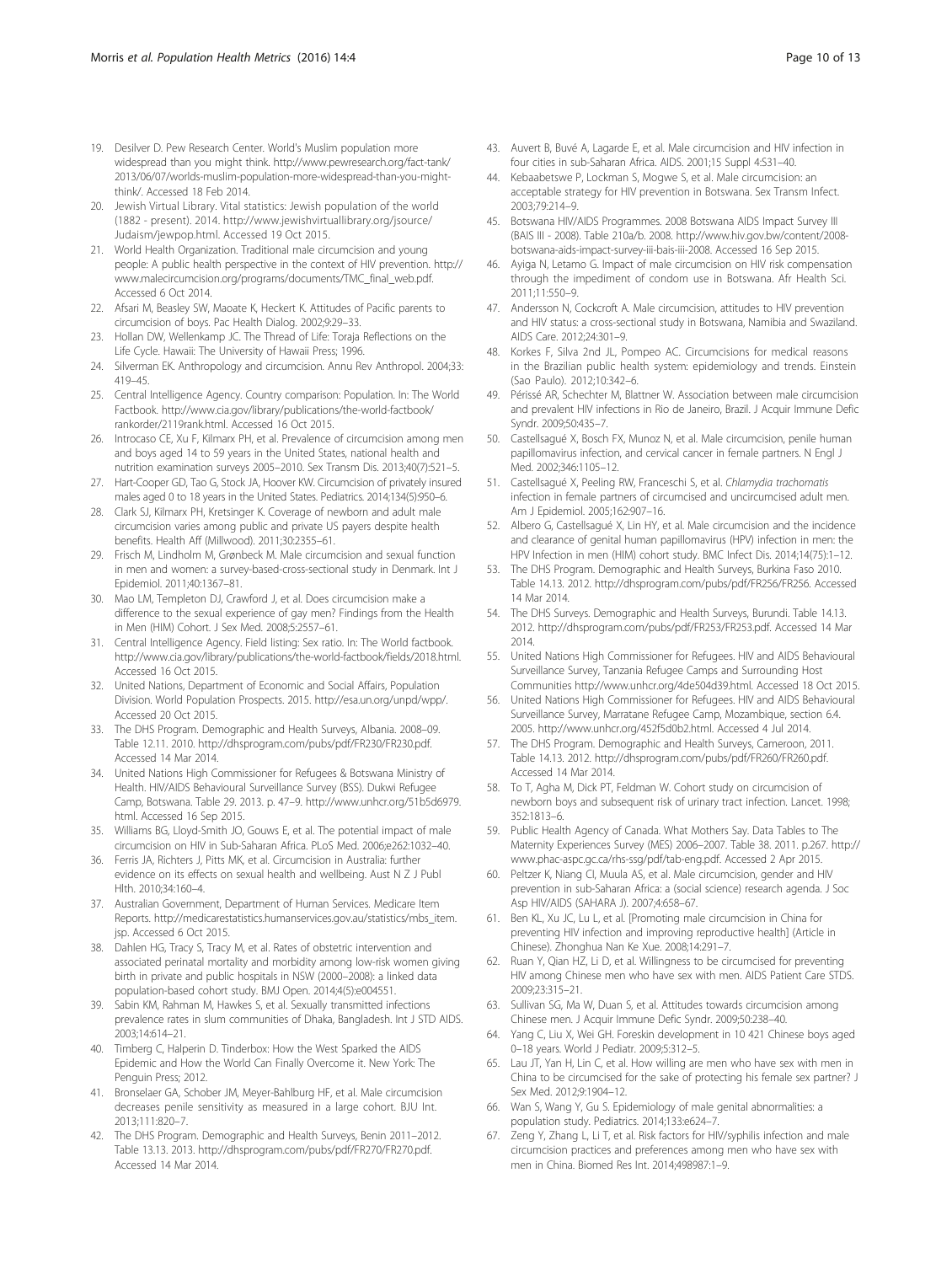- <span id="page-10-0"></span>68. Yan WL, Wang CC, Huang YD, et al. Parental factors affecting the circumcision of non-Muslim Chinese boys include education and family history. Acta Paediatr. 2015;104(12):e569–76.
- 69. Qian HZ, Ruan Y, Liu Y, et al. Lower HIV risk among circumcised men who have sex with men in China: Interaction with anal sex role in a cross-sectional study. J Acquir Immune Defic Syndr. 2016;71(4):444–51.
- 70. The DHS Program. Demographic and Health Surveys, Comoros, 2012. Table 14.13. 2012. [http://dhsprogram.com/pubs/pdf/FR278/FR278.pdf.](http://dhsprogram.com/pubs/pdf/FR278/FR278.pdf) Accessed 4 Jul 2014.
- 71. The DHS Program. Demographic and Health Surveys, Républic Démocratic du Congo, 2007. Table 14.12. 2008. [http://dhsprogram.com/pubs/pdf/](http://dhsprogram.com/pubs/pdf/FR208/FR208.pdf) [FR208/FR208.pdf](http://dhsprogram.com/pubs/pdf/FR208/FR208.pdf). Accessed 16 Sep 2015.
- 72. The DHS Program. Demographic and Health Surveys. Cote d'Ivoire. 2011– 2012. Table 13.13. 2013.<http://dhsprogram.com/pubs/pdf/FR272/FR272.pdf>. Accessed 14 Mar 2014.
- 73. Sassan-Morokro M, Greenberg AE, Coulibaly IM, et al. High rates of sexual contact with female sex workers, sexually transmitted diseases, and condom neglect among HIV-infected and uninfected men with tuberculosis in Abidjan, Cote d'Ivoire. J Acquir Immune Defic Sydnr Hum Retrovirol. 1996; 11(2):183–7.
- 74. Svare EI, Kjaer SK, Worm AM, et al. Risk factors for genital HPV DNA in men resemble those found in women: a study of male attendees at a Danish STD clinic. Sex Transm Infect. 2002;78:215–8.
- 75. The DHS Program. Demographic and Health Surveys, República Dominicana, 2007. Table 12.14. 2008. [http://dhsprogram.com/pubs/pdf/](http://dhsprogram.com/pubs/pdf/FR212/FR212.pdf) [FR212/FR212.pdf](http://dhsprogram.com/pubs/pdf/FR212/FR212.pdf). Accessed 4 Jul 2014.
- 76. Brito MO, Caso LM, Balbuena H, Bailey RC. Acceptability of male circumcision for the prevention of HIV/AIDS in the Dominican Republic. PLoS One. 2009;4(e7687):1–6.
- 77. The DHS Program. Demographic and Health Surveys, Ethiopia, 2011. 2012. [http://dhsprogram.com/pubs/pdf/FR255/FR255.pdf.](http://dhsprogram.com/pubs/pdf/FR255/FR255.pdf) Accessed 14 Mar 2014.
- 78. Kolehmainen M, Taskinen S, Ossi L. Foreskin surgery. Duodecim; laaketieteellinen aikakauskirja. 2010;126(1):75–83.
- 79. United Nations High Commissioner for Refugees. Behavioural Surveilance Surveys Among Refugees and Surrounding Host Population, Kakuma, Kenya. 2004. [http://www.unhcr.org/441fcc062.html.](http://www.unhcr.org/441fcc062.html) Accessed 24 Jun 2014.
- 80. Manix. Circoncision. [http://www.manix.net/enjoy/sex-news/sex-stat-1/index.](http://www.manix.net/enjoy/sex-news/sex-stat-1/index.cfm?i=1132) [cfm?i=1132](http://www.manix.net/enjoy/sex-news/sex-stat-1/index.cfm?i=1132). Accessed 18 Feb 2014.
- 81. The DHS Program. Demographic and Health Surveys, Gabon. 2012. Table 3. 10. 2013. [http://dhsprogram.com/pubs/pdf/FR276/FR276.pdf.](http://dhsprogram.com/pubs/pdf/FR276/FR276.pdf) Accessed 14 Mar 2014.
- 82. Kamtsiuris P, Bergmann E, Rattay P, Schlaud M. Use of medical services. Results of the German Health Interview and Examination Survey for Children and Adolescents (KiGGS). Bundesgesundheitsblatt Gesundheitsforschung Gesundheitsschutz. 2007;50:836–50.
- 83. Hoschke B, Fenske S, Brookman-May S, et al. Male circumcision is not associated with an increased prevalence of erectile dysfunction: Results of the Cottbus 10,000-men survey]. (Article in German) Urologe A. 2013;52:562–9.
- 84. The DHS Program. Demographic and Health Surveys, Ghana. 2008. 2009. <http://dhsprogram.com/pubs/pdf/FR221/FR221%5B13Aug2012%5D.pdf>. Accessed 14 Mar 2014.
- 85. The DHS Program. Demographic and Health Surveys, Equatorial Guinea, 2011. Table 14.5. 2012. [http://dhsprogram.com/pubs/pdf/FR271/FR271.pdf.](http://dhsprogram.com/pubs/pdf/FR271/FR271.pdf) Accessed 5 Aug 2014.
- 86. The DHS Program. Demographic and Health Surveys, Guyana 2009. Table 13.11. 2010. [http://dhsprogram.com/pubs/pdf/FR232/FR232.pdf.](http://dhsprogram.com/pubs/pdf/FR232/FR232.pdf) Accessed 18 Oct 2015.
- 87. Wang Z, Lau JT, Gu J. Acceptability of circumcision among clients of female sex worker in Hong Kong. AIDS Behav. 2012;16:1836–45.
- 88. Reynolds SJ, Shepherd ME, Risbud AR, et al. Male circumcision and risk of HIV-1 and other sexually transmitted infections in India. Lancet. 2004;363:1039–40.
- 89. Schneider JA, Dandona R, Pasupneti S, et al. Initial commitment to pre-exposure prophylaxis and circumcision for HIV prevention amongst Indian truck drivers. PLoS One. 2010;5:e11922.
- 90. Madhivanan P, Krupp K, Kulkarni V, et al. Acceptability of male circumcision for HIV prevention among high-risk men in Pune. India Sex Transm Dis. 2011;38:571.
- 91. Prem Kumar SG, Kumar GA, Poluru R, et al. Contact with HIV prevention programmes & willingness for new interventions among truckers in India. Indian J Med Res. 2013;137:1061–71.
- 92. Figueroa JP, Cooper CJ. Attitudes towards male circumcision among attendees at a sexually transmitted infection clinic in Kingston, Jamaica. West Indian Med J. 2010;59:351–5.
- 93. Walcott MM, Jolly PE, Ehiri JE, et al. Factors associated with the acceptability of male circumcision among men in Jamaica. PLoS One. 2013;8(e75074):1–11.
- 94. Yamagishi T, Imai H, Nakao H, et al. Inter-rater reliability of self-reported response on foreskin status in questionnaire among Japanese adult men. Sex Transm Infect. 2012;88:534–8.
- 95. The DHS Program. Demographic and Health Surveys, Kenya, 2008–09. Table 13.11. 2010. [http://dhsprogram.com/pubs/pdf/FR229/FR229.pdf.](http://dhsprogram.com/pubs/pdf/FR229/FR229.pdf) Accessed 5 Aug 2014.
- 96. Maina WK, Kim AA, Rutherford GW, et al. Kenya AIDS Indicator Surveys 2007 and 2012: implications for public health policies for HIV prevention and treatment. J Acquir Immune Defic Syndr. 2014;66 Suppl 1:S130–7.
- 97. Lavreys L, Rakwar JP, Thompson ML, et al. Effect of circumcision on incidence of human immunodeficiency virus type 1 and other sexually transmitted diseases: a prospective cohort study of trucking company employees in Kenya. J Inf Dis. 1999;180:330–6.
- 98. Ku JH, Kim ME, Lee NK, Park YH. Circumcision practice patterns in South Korea: community based survey. Sex Transm Infect. 2003;79(1):65–7.
- 99. Shin H-R, Franceschi S, Vaccarella S, et al. Prevalence and determinants of genital infection with papillomavirus, in female and male university students in Busan, South Korea. J Infect Dis. 2004;190:468–78.
- 100. Kim D, Koo SA, Pang MG. Decline in male circumcision in South Korea. BMC Public Health. 2012;12(1067):1–7.
- 101. Pang MG, Kim DS. Extraordinary high rates of male circumcision in South Korea: history and underlying causes. BJU Int. 2002;89:48–54.
- 102. Demographic and Health Surveys, Kyrgyz Republic, 2012. Table 13.14. 2013. [http://dhsprogram.com/pubs/pdf/FR283/FR283.pdf.](http://dhsprogram.com/pubs/pdf/FR283/FR283.pdf) Accessed 5 Aug 2014.
- 103. Coburn BJ, Okano JT, Blower S. Current drivers and geographic patterns of HIV in Lesotho: implications for treatment and prevention in Sub-Saharan Africa. BMC Med Res Methodol. 2013;11(224):1–11.
- 104. The DHS Program. Demographic and Health Surveys, Lesotho, 2009. Table 12. 11. 2010. [http://pdf.usaid.gov/pdf\\_docs/PNADU407.pdf](http://pdf.usaid.gov/pdf_docs/PNADU407.pdf). Accessed 5 Aug 2014.
- 105. The DHS Program. Demographic and Health Surveys, Lesotho, 2014. Table 3.20. 2015.<http://dhsprogram.com/pubs/pdf/PR62/PR62.pdf>. Accessed 18 Oct 2015.
- 106. The DHS Program. Demographic and Health Surveys, Liberia, 2007. Table 13. 11. (accessed Aug 5, 2014). 2008. [http://dhsprogram.com/pubs/pdf/FR201/](http://dhsprogram.com/pubs/pdf/FR201/FR201.pdf) [FR201.pdf.](http://dhsprogram.com/pubs/pdf/FR201/FR201.pdf) Accessed 14 Apr 2014.
- 107. The DHS Program. Demographic and Health Surveys, Liberia, 2013. Table 13.13. 2014. [http://dhsprogram.com/pubs/pdf/FR291/FR291.pdf.](http://dhsprogram.com/pubs/pdf/FR291/FR291.pdf) Accessed 18 Oct 2015.
- 108. The DHS Program. Demographic and Health Surveys, Madagascar, 2008–09. Table 3.3. 2010. [http://www.instat.mg/pdf/eds2008-2009.pdf.](http://www.instat.mg/pdf/eds2008-2009.pdf) Accessed 15 Apr 2014.
- 109. College of Medicine Malawi. Situation analysis of male circumcision in Malawi (from Malawai Demographic and Health Survey 2004). Table 5. 2010. [http://www.k4health.org/toolkits/malawi-hivaids/situation-analysis-male](http://www.k4health.org/toolkits/malawi-hivaids/situation-analysis-male-circumcision-malawis)[circumcision-malawis](http://www.k4health.org/toolkits/malawi-hivaids/situation-analysis-male-circumcision-malawis). Accessed 15 Apr 2014.
- 110. Mkandawire P, Luginaah I, Dixon J, et al. Circumcision status and time to first sex among never-married young men in Malawi: evidence from the demographic and health survey. AIDS Behav. 2013;17:2123–35.
- 111. The DHS Program. Demographic and Health Surveys, Malawi, 2010. Table 13.11. 2011. [http://dhsprogram.com/pubs/pdf/FR247/FR247.pdf.](http://dhsprogram.com/pubs/pdf/FR247/FR247.pdf) Accessed 15 Apr 2014.
- 112. Malawi BB. Malawi Biological and Behavioural Surveillance Survey 2006 and Comparative Analysis of 2004 BBS and 2006 BBSS. [http://www.k4health.org/](http://www.k4health.org/sites/default/files/MALAWI) [sites/default/files/MALAWI](http://www.k4health.org/sites/default/files/MALAWI) BBSS 2006 optimized .pdf (accessed Apr 15, 2014). 2006.
- 113. Diallo S, Toloba Y, Coulibaly SA, et al. Male circumcision and HIV in the Malian military. Mali Med. 2008;23:45–6.
- 114. The DHS Program. Demographic and Health Surveys, Mozambique, 2011. Table 13.13.<http://dhsprogram.com/pubs/pdf/FR266/FR266.pdf> (Accessed Apr 15, 2014). 2013.
- 115. The DHS Program. Demographic and Health Surveys, Namibia, 2006–07. Table 14.12.<http://dhsprogram.com/pubs/pdf/FR204/FR204c.pdf> (Accessed Apr 15, 2014). 2008.
- 116. United Nations High Commissioner for Refugees. HIV and AIDS Behavioural Surveillance Survey, Osire refugee camp and surrounding communities Namibia. [http://www.unhcr.org/4b5eeb259.html\(](http://www.unhcr.org/4b5eeb259.html)accessed Oct 17, 2015)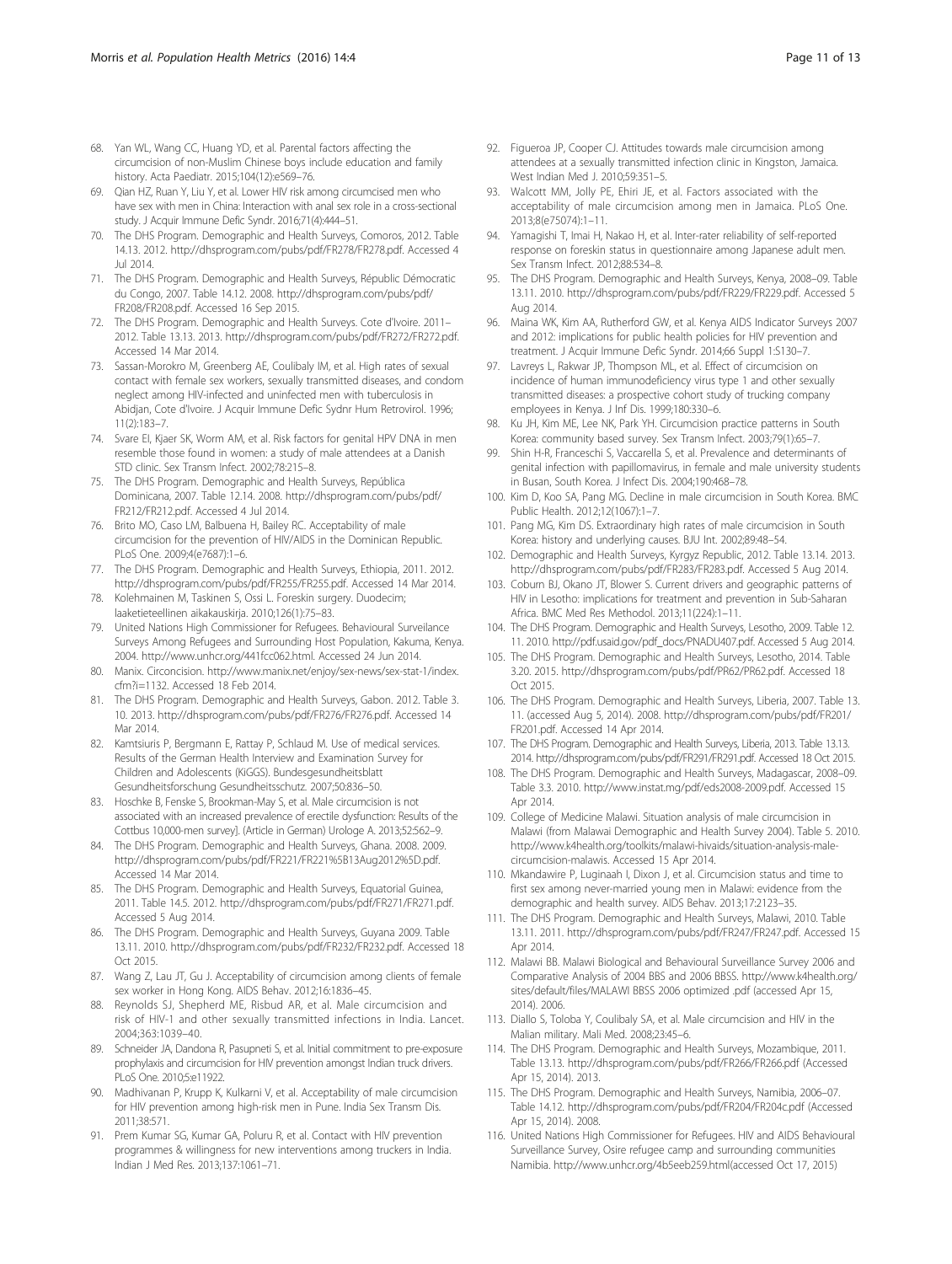- <span id="page-11-0"></span>117. The DHS Program. Demographic and Health Surveys, Namibia, 2013. Table 14.11.<http://www.dhsprogram.com/pubs/pdf/FR298/FR298.pdf> (Accessed Oct 18, 2015). 2014.
- 118. Fergusson DM, Boden JM, Horwood LJ. Circumcision status and risk of sexually transmitted infection in young adult males: an analysis of a longitudinal birth cohort. Pediatrics. 2006;118:1971–7.
- 119. Dickson NP, Ryding J, van Roode T, et al. Male circumcision and serologically determined human papillomavirus infection in a birth cohort. Cancer Epidemiol Biomarkers Prev. 2009;18:177–83.
- 120. The DHS Program. Demographic and Health Surveys, Nigeria, 2013. Table 13.13.<http://dhsprogram.com/pubs/pdf/FR293/FR293.pdf> (Accessed Jul 4, 2014). 2013.
- 121. The DHS Program. Demographic and Health Surveys, Nigeria, 2008. Table 13.12.<http://dhsprogram.com/pubs/pdf/FR222/FR222.pdf> (Accessed Apr 15, 2014). 2009.
- 122. Myers RA, Omorodion FI, Isenalumhe AE, Akenzua GI. Circumcision: its nature and practice among some ethnic groups in southern Nigeria. Soc Sci Med. 1985;21(5):581–8.
- 123. Caldwell JC, Orubuloye IO, Caldwell P. Male and female circumcision in Africa from a regional to a specific Nigerian examination. Soc Sci Med. 1997;44(8):1181–93.
- 124. MacLaren D, Tommbe R, Mafile'o T, et al. Foreskin cutting beliefs and practices and the acceptability of male circumcision for HIV prevention in Papua New Guinea. BMC Public Health. 2013;13(818):1–17.
- 125. MacLaren DJ, McBride WJ, Kelly GC, et al. HIV prevalence is strongly associated with geographical variations in male circumcision and foreskin cutting in Papua New Guinea: an ecological study. Sex Transm Infect. 2015;91(7):502–5.
- 126. Guanira J, Lama J, Goicochea P, et al. How willing are gay men to "cut off" the epidemic? Circumcision among MSM in the Andean region. 4th International AIDS Society Conference on HIV Pathogenesis, Treatment and Prevention, Sydney, Australia 2007:WEAC102.
- 127. The DHS Program. Demographic and Health Surveys, Rwanda, 2010. Table 13.19.<http://dhsprogram.com/pubs/pdf/FR259/FR259.pdf> (accessed Apr 15, 2014). 2012.
- 128. McDaid LM, Weiss HA, Hart GJ. Circumcision among men who have sex with men in Scotland: limited potential for HIV prevention. Sex Transm Infect. 2010;86:404–6.
- 129. The DHS Program. Demographic Health Surveys, Sierra Leone, 2008. Table 13.12<http://dhsprogram.com/pubs/pdf/FR225/FR225.pdf> (Accessed Apr 15, 2014). 2009.
- 130. Klavs I, Hamers FF. Male circumcision in Slovenia: results from a national probability sample survey. Sex Transm Infect. 2007;84:49–50.
- 131. Podnar S. Clinical elicitation of the penilo-cavernosus reflex in circumcised men. BJU Int. 2012;109:582–5.
- 132. United Nations High Commissioner for Refugees. HIV Behavioural Surveillance Survey in Dadaab Refugee Camps, Kenya. [http://www.unhcr.](http://www.unhcr.org/4d231ca09.html) [org/4d231ca09.html](http://www.unhcr.org/4d231ca09.html) (accessed Apr 15, 2014). 2010.
- 133. Scott BE, Weiss HA, Viljoen JI. The acceptability of male circumcision as an HIV intervention among a rural Zulu population, Kwazulu-Natal, South Africa. AIDS Care. 2005;17:304–13.
- 134. The DHS Program. Demographic and Health Surveys, Republic of South Africa, 2003. Table 5.17.<http://dhsprogram.com/pubs/pdf/FR206/FR206.pdf> (accessed Apr 15, 2014). 2007.
- 135. Peltzer K, Mlambo M. Prevalence and acceptability of male circumcision among young men in South Africa. Ethno Med. 2012;6:179–86.
- 136. United Nations High Commissioner for Refugees. HIV Behavioural Surveillance Survey Juba Municipality, South Sudan. [http://www.unhcr.org/](http://www.unhcr.org/477cdccd2.pdf) [477cdccd2.pdf](http://www.unhcr.org/477cdccd2.pdf) (accessed Jun 24, 2014). 2007.
- 137. United Nations High Commissioner for Refugees. HIV Behavioural Surveillance Survey in Kajo Keji County, Central Equatoria State, Southern Sudan.<http://www.unhcr.org/4d231c079.pdf> (accessed Jun 24, 2014). 2010.
- 138. The DHS Program. Demographic and Health Surveys, Swaziland, 2007–07. Table 12.7.<http://dhsprogram.com/pubs/pdf/FR202/FR202.pdf> (Accessed Apr 15, 2014). 2008.
- 139. Ko MC, Liu CK, Lee WK, et al. Age-specific prevalence rates of phimosis and circumcision in Taiwanese boys. J Formos Med Assoc. 2007;106:302–7.
- 140. Tanzania HM. Tanzania HIV/AIDS and Malaria Indicator Survey (2007–08 THMIS). Table 3.9. [http://tacaids.go.tz/index.php?option=com\\_](http://tacaids.go.tz/index.php?option=com_docman&task=doc_download&gid=77&Itemid=142) [docman&task=doc\\_download&gid=77&Itemid=142](http://tacaids.go.tz/index.php?option=com_docman&task=doc_download&gid=77&Itemid=142) (accessed Jun 20, 2014). 2008.
- 141. The DHS Program. Demographic and Health Surveys, Tanzania, 2010. Table 13.11.<http://www.nbs.go.tz/takwimu/references/2010TZKeyFindings.pdf> (Accessed Apr 15, 2014). 2011.
- 142. The DHS Program. Tanzania, 2011–12 HIV/AIDS and Malaria Indicator Survey, page 6.<http://dhsprogram.com/pubs/pdf/SR196/SR196.pdf> (Accessed Apr 15, 2014). 2013.
- 143. Mubekapi C. Knowledge, attitudes and practices of male circumcision as an HIV prevention method among males in a Mine. Geita, Tanzania: Stellenbosch, Stellenbosch University; 2013.
- 144. Tieu HV, Phanuphak N, Ananworanich J, et al. Acceptability of male circumcision for the prevention of HIV among high-risk heterosexual men in Thailand. Sex Transm Dis. 2010;37:352–5.
- 145. The DHS Program. Demographic and Health Surveys, Timor-Leste, 2009–2010.<http://www.dhsprogram.com/pubs/pdf/FR235/FR235.pdf> (Accessed Apr 15, 2014). 2010.
- 146. Kibira SP, Nansubuga E, Tumwesigye NM, et al. Differences in risky sexual behaviors and HIV prevalence of circumcised and uncircumcised men in Uganda: evidence from a 2011 cross-sectional national survey. Reprod Health. 2014;11(25):1–8.
- 147. The DHS Program. Demographic and Health Surveys, Uganda, 2011. Table 13.13.<http://www.ubos.org/onlinefiles/uploads/ubos/UDHS/UDHS2011.pdf> (Accessed Apr 15, 2014). 2012.
- 148. AIDS Indictor Survey, 2011, Uganda. Table 9.12. [http://health.go.ug/docs/](http://health.go.ug/docs/UAIS_2011_REPORT.pdf) [UAIS\\_2011\\_REPORT.pdf](http://health.go.ug/docs/UAIS_2011_REPORT.pdf) (Accessed Apr 15, 2014). 2012.
- 149. Bailey RC, Neema S, Othieno R. Sexual behaviors and other HIV risk factors in circumcised and uncircumcised men in Uganda. J Acquir Immune Defic Syndr. 1999;22:294–301.
- 150. The DHS Program. Demographic and Health Surveys, Ukraine, 2007. Figure 3.3, page 32.<http://dhsprogram.com/pubs/pdf/FR210/FR210.pdf> (Accessed Apr 15, 2014). 2008.
- 151. Dave SS, Johnson AM, Fenton KA, et al. Male circumcision in Britain: findings from a national probability sample survey. Sex Transm Infect. 2003;79:499–500.
- 152. Mallon E, Hawkins D, Dinneen M, et al. Circumcision and genital dermatoses. Arch Dermatol. 2000;136:350–4.
- 153. Cathcart P, Nuttall M, van der Meulen J, et al. Trends in paediatric circumcision and its complications in England between 1997 and 2003. Br J Surg. 2006;93:885–90.
- 154. Thornton AC, Lattimore S, Delpech V, et al. Circumcision among men who have sex with men in London, United Kingdom: An unlikely strategy for HIV prevention. Sex Transm Dis. 2010;38:928–31.
- 155. Groves H, Bailie A, McCallion W. Childhood circumcision in Northern Ireland: a barometer of the current practice of general paediatric surgery. Ulster Med J. 2010;79(2):80–1.
- 156. Homfray V, Tanton C, Mitchell KR, et al. Examining the association between male circumcision and sexual function: evidence from a British probability survey. AIDS. 2015;29(11):1411–6.
- 157. Homfray V, Tanton C, Miller RF, et al. Male circumcision and STI acquisition in Britain: Evidence from a national probability sample survey. PLoS One. 2015;10(6):e0130396.
- 158. Maeda JL, Chari R, Elixhauser A. Circumcisions Performed in U.S. Community Hospitals, 2009: Statistical Brief #126. Rockville (MD): Healthcare Cost and Utilization Project (HCUP) Statistical Briefs; 2006.
- 159. Warner L, Cox S, Whiteman M, et al. Impact of health insurance type on trends in newborn circumcision, United States, 2000 to 2010. Am J Public Health. 2015;105(9):1943–9.
- 160. The DHS Program. Demographic and Health Surveys, Zambia, 2013–14. Table 13.15. [http://www.dhsprogram.com/pubs/pdf/FR235/FR235.pdf.](http://www.dhsprogram.com/pubs/pdf/FR235/FR235.pdf) Accessed 18 Oct 2015.
- 161. The DHS Program. Demographic and Health Surveys, Zambia, 2007. Table 13.12. 2009. [http://dhsprogram.com/pubs/pdf/FR211/FR211%5Brevised-05-](http://dhsprogram.com/pubs/pdf/FR211/FR211%5Brevised-05-12-2009%5D.pdf) [12-2009%5D.pdf](http://dhsprogram.com/pubs/pdf/FR211/FR211%5Brevised-05-12-2009%5D.pdf). Accessed 15 Apr 2014.
- 162. United Nations High Commissioner for Refugees. HIV and AIDS Behavioural Surveillance Survey, Refugee Camps and Hosting Communities in Kawambwa and Mporokoso, Zambia.<http://www.unhcr.org/45e2f5ef2.html>. Accessed 4 Jul 2014.
- 163. The DHS Program. Demographic and Health Surveys, Zimbabwe, 2010–11. Table 13.13. 2012.<http://dhsprogram.com/pubs/pdf/FR254/FR254.pdf>. Accessed 15 Apr 2014.
- 164. Thomas AG, Tran BR, Cranston M, et al. Voluntary medical male circumcision: a cross-sectional study comparing circumcision self-report and physical examination findings in Lesotho. PLoS One. 2011;6(e27561):1–6.